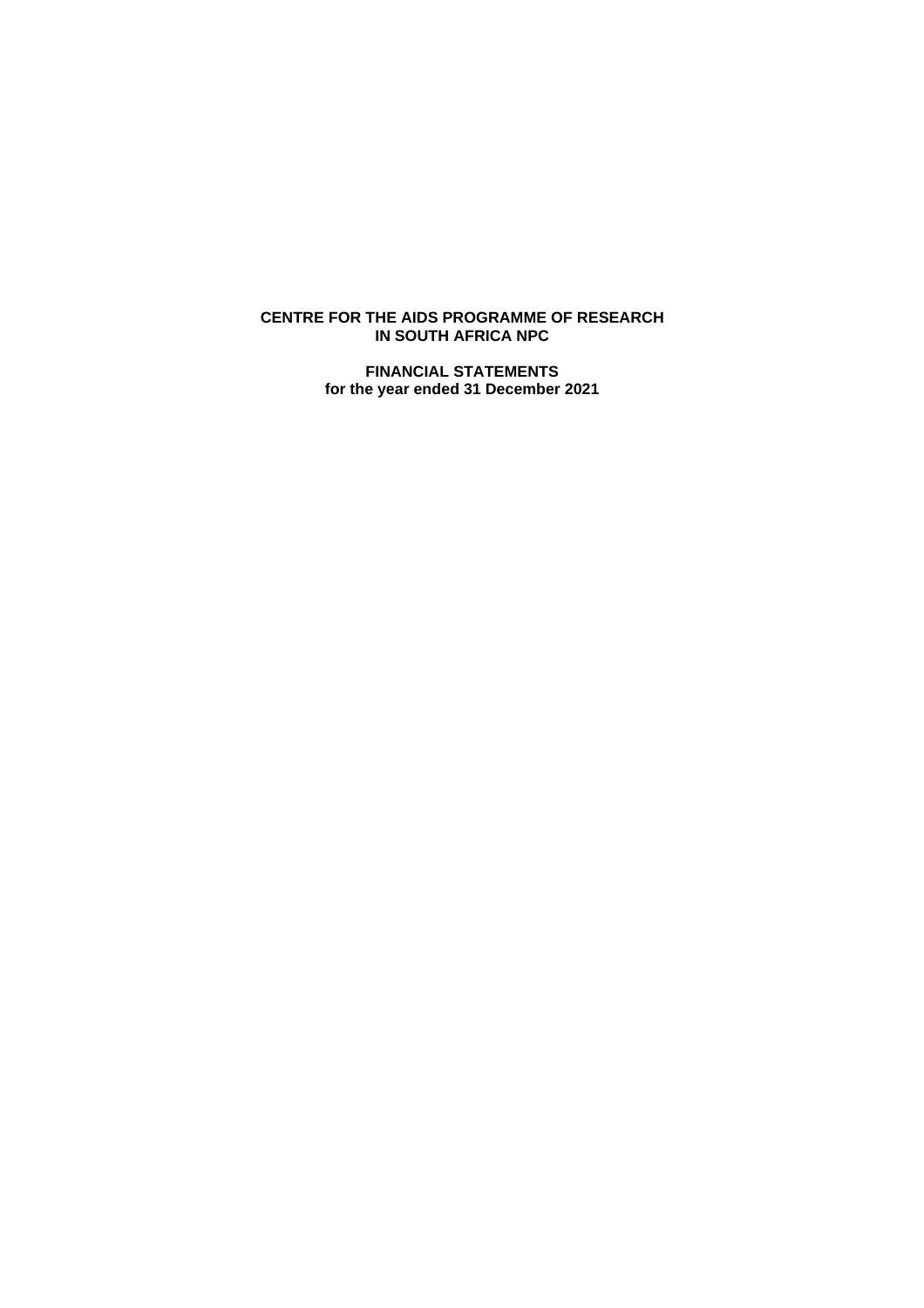# **General Information**

| <b>DIRECTORS</b>                                    | Prof A Bawa (Universities South Africa)<br>Prof JM Frantz (University of the Western Cape)<br>Prof LP Fried (Columbia University, New York)<br>Prof SS Abdool Karim (Director: CAPRISA)<br>Justice LV Theron (Constitutional Court of South Africa)<br>Dr K Naidoo (Director: CAPRISA)<br>Dr JH Beare (The Beare Group)<br>Ms TL Jones (Positive Dialogie)<br>Mr ARDH Moosa (Willowton Group)<br>Ms A Nortier (Investec Wealth and Management)<br>Dr HW Sherwin (ELMA Philanthropies Services)<br>Prof ST Harrison (University of Cape Town)<br>Prof Q Abdool Karim (Director: CAPRISA)<br>Ms B Ntuli - Chairperson (The Foschini Group)<br>Mr M Rajab - Deputy Chair (New National Assurance) |
|-----------------------------------------------------|------------------------------------------------------------------------------------------------------------------------------------------------------------------------------------------------------------------------------------------------------------------------------------------------------------------------------------------------------------------------------------------------------------------------------------------------------------------------------------------------------------------------------------------------------------------------------------------------------------------------------------------------------------------------------------------------|
| <b>NATURE OF BUSINESS</b>                           | During the year the company continued to conduct HIV Research, financed by grants<br>received from various donors both local and international.                                                                                                                                                                                                                                                                                                                                                                                                                                                                                                                                                |
| <b>AUDITOR</b>                                      | PricewaterhouseCoopers Inc                                                                                                                                                                                                                                                                                                                                                                                                                                                                                                                                                                                                                                                                     |
| <b>BANKERS</b>                                      | <b>ABSA Bank Limited</b><br><b>Grindrod Bank Limited</b>                                                                                                                                                                                                                                                                                                                                                                                                                                                                                                                                                                                                                                       |
| <b>REGISTERED OFFICE</b>                            | Doris Duke Medical Research Institute Building<br>University of KwaZulu Natal<br>719 Umbilo Road<br>Congella<br>4013                                                                                                                                                                                                                                                                                                                                                                                                                                                                                                                                                                           |
| <b>REGISTRATION NUMBER</b>                          | 2002/024027/08                                                                                                                                                                                                                                                                                                                                                                                                                                                                                                                                                                                                                                                                                 |
| <b>DOMICILE AND COUNTRY</b><br><b>INCORPORATION</b> | Republic of South Africa                                                                                                                                                                                                                                                                                                                                                                                                                                                                                                                                                                                                                                                                       |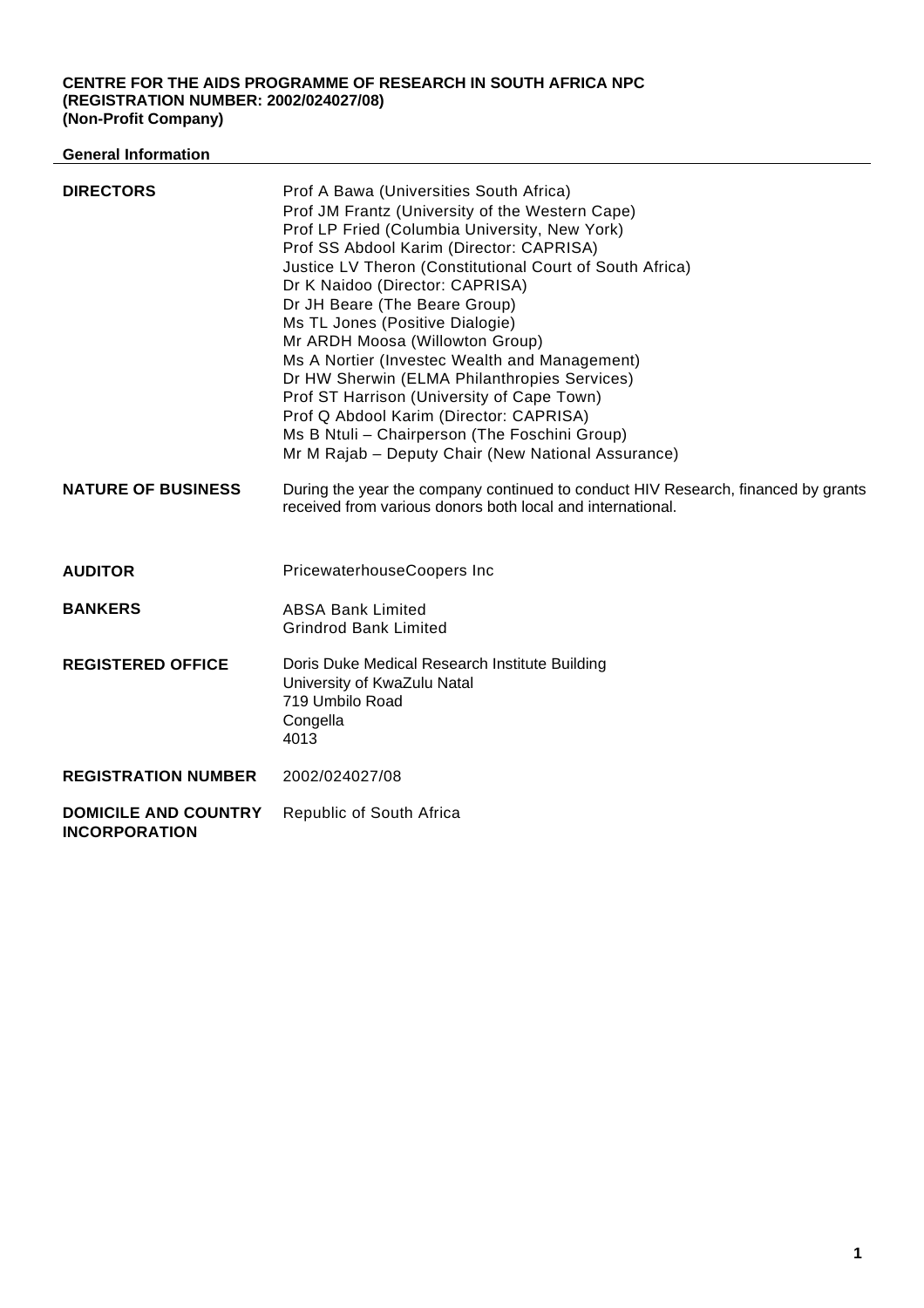# **CONTENTS**

| Statement of directors' responsibility |           |
|----------------------------------------|-----------|
| Report of the directors                | 4         |
| Report of the independent auditor      | $5 - 6$   |
| Statement of financial position        |           |
| Statement of comprehensive income      | 8         |
| Statement of changes in equity         | 9         |
| Statement of cash flows                | 10        |
| Accounting policies                    | $11 - 17$ |
| Notes to the financial statements      | $18 - 30$ |

# **PREPARER OF ANNUAL FINANCIAL STATEMENTS**

The annual financial statements have been prepared under the supervision of the Chief Financial Officer S Panday CA (SA).

# **LEVEL OF ASSURANCE**

These annual financial statements have been audited in compliance with the applicable requirements of the Companies Act 71 of 2008.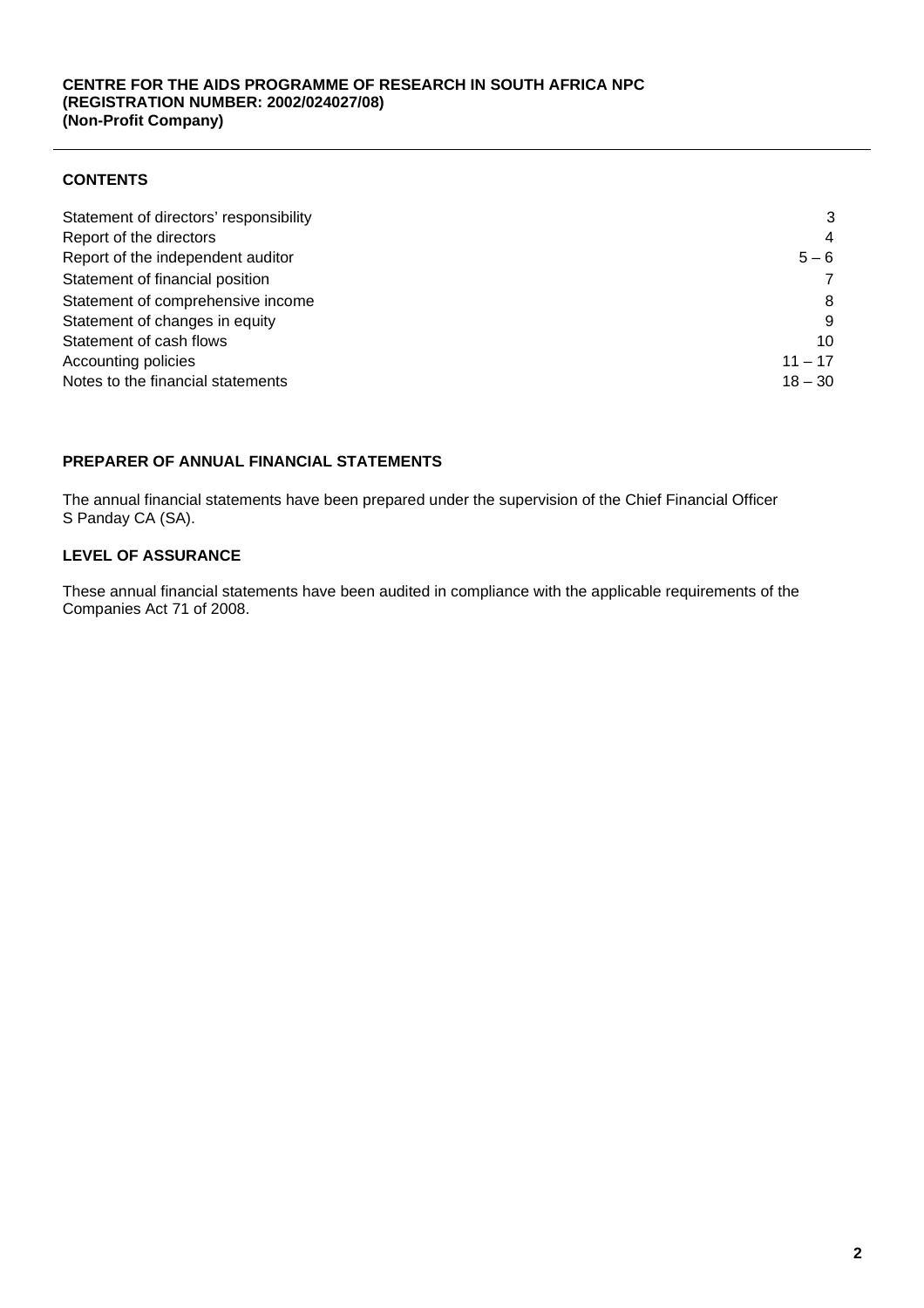### **STATEMENT OF DIRECTORS' RESPONSIBILITY for the year ended 31 December 2021**

The directors are required in terms of the Companies Act 71 of 2008 to maintain adequate accounting records and are responsible for the content and integrity of the annual financial statements and related financial information included in this report. It is their responsibility to ensure that the annual financial statements fairly present the state of affairs of the company as at the end of the financial year and the results of its operations and cash flows for the period then ended, in conformity with International Financial Reporting Standards. The external auditors are engaged to express an independent opinion on the annual financial statements.

The annual financial statements are prepared in accordance with International Financial Reporting Standards and are based upon appropriate accounting policies consistently applied and supported by reasonable and prudent judgements and estimates.

The directors acknowledge that they are ultimately responsible for the system of internal financial control established by the company and place considerable importance on maintaining a strong control environment. To enable the directors to meet these responsibilities, the board sets standards for internal control aimed at reducing the risk of error or loss in a cost-effective manner. The standards include the proper delegation of responsibilities within a clearly defined framework, effective accounting procedures and adequate segregation of duties to ensure an acceptable level of risk. These controls are monitored throughout the company and all employees are required to maintain the highest ethical standards in ensuring the company's business is conducted in a manner that in all reasonable circumstances is above reproach. The focus of risk management in the company is on identifying, assessing, managing and monitoring all known forms of risk across the company. While operating risk cannot be fully eliminated, the company endeavours to minimise it by ensuring that appropriate infrastructure, controls, systems and ethical behaviour are applied and managed within predetermined procedures and constraints.

The directors are of the opinion, based on the information and explanations given by management that the system of internal control provides reasonable assurance that the financial records may be relied on for the preparation of the annual financial statements. However, any system of internal financial control can provide only reasonable, and not absolute, assurance against material misstatement or loss.

The directors have reviewed the company's cash flow forecast for the year to 31 December 2022 and, in light of this review and the current financial position, they are satisfied that the company has or has access to adequate resources to continue in operational existence for the foreseeable future.

The external auditors are responsible for independently auditing and reporting on the company's annual financial statements. The company's external auditors have examined the annual financial statements and their report is presented on pages 5 and 6.

The annual financial statements and additional schedules set out on pages 7 to 30, which have been prepared on the going concern basis, were approved by the board on  $19 MAY$  2022 and is signed on its behalf by:

Molen

**Professor SS Abdool Karim**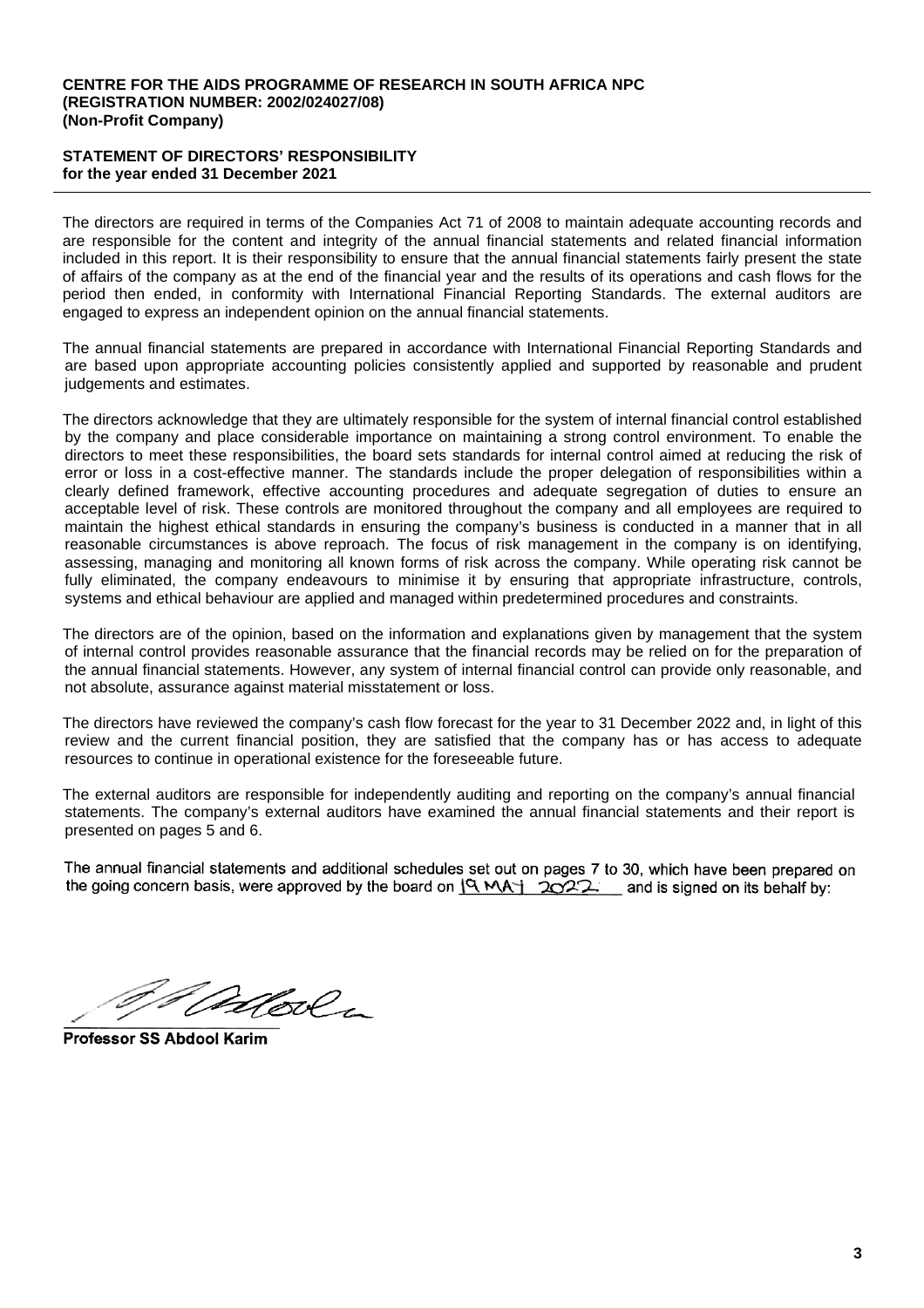### **REPORT OF THE DIRECTORS for the year ended 31 December 2021**

# **NATURE OF BUSINESS**

During the year the company continued to conduct HIV Research, funded by grants received from various donors both local and International.

# **RESULTS OF OPERATIONS**

The results of operations for the year under review are set out in the financial statements and are detailed in the annexed statement of comprehensive income.

# **PROPERTY, PLANT AND EQUIPMENT**

Additions to property, plant and equipment for the year amounted to R18 223 398 (2020: R6 855 598).

# **DIRECTORS**

Particulars of the present directors are given on page 1.

# **EVENTS SUBSEQUENT TO YEAR END**

No material fact or circumstance has occurred between the financial year-end and the date of this report.

# **GOING CONCERN**

The directors considered that the company has adequate resources to continue operating for the foreseeable future and that it is therefore appropriate to adopt the going concern basis in preparing the company's financial statements. The directors have satisfied themselves that the company is in a sound financial position and that it has access to sufficient funding facilities to meet its foreseeable cash requirements. Refer to note 20 for details relating to the impact of Covid-19.

# **AUDITORS**

PricewaterhouseCoopers Inc. have been appointed as auditors in terms of section 90 of the Companies Act 71 of 2008.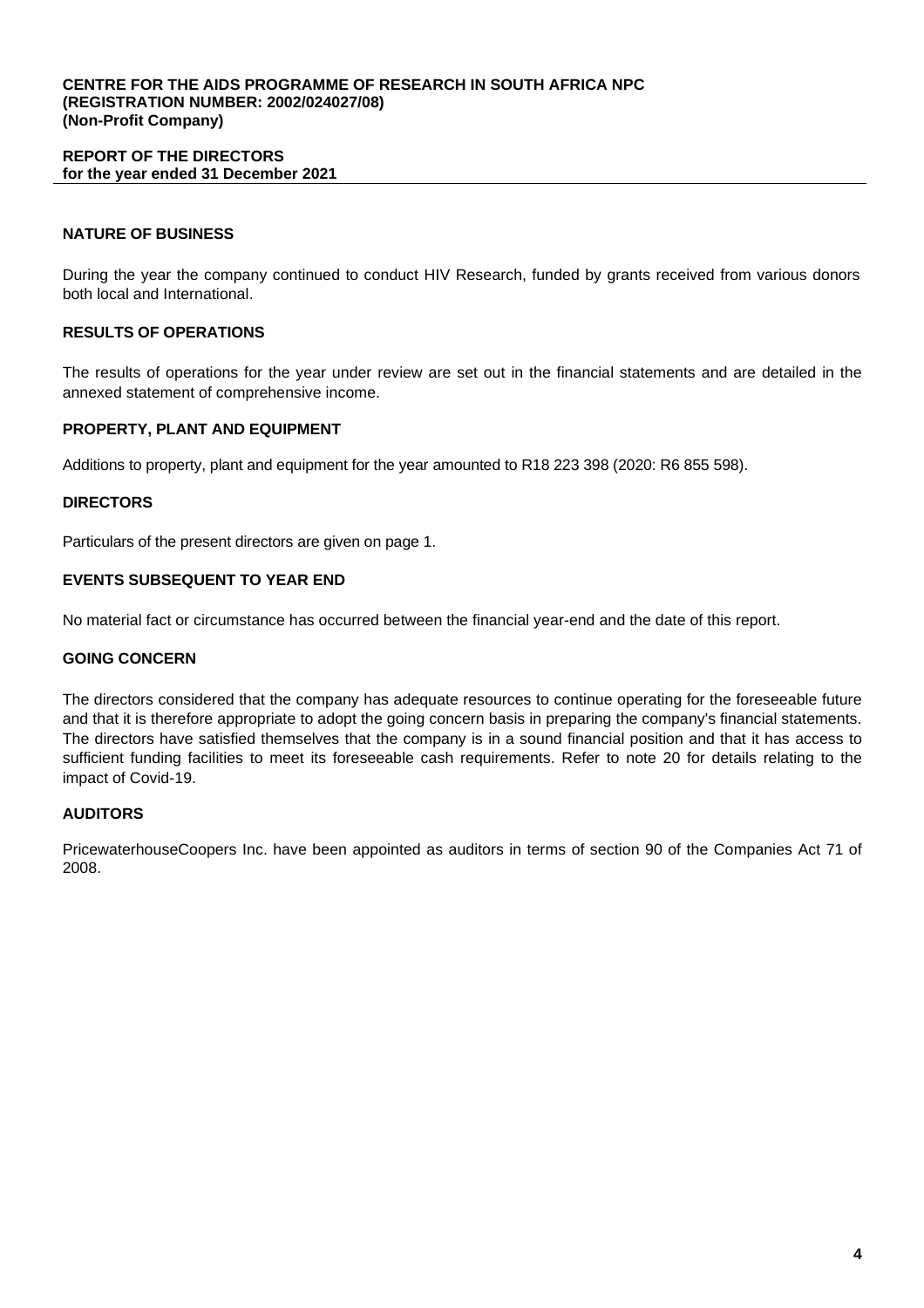

# Independent auditor's report

To the Members of Centre for the AIDS Programme of Research in South Africa NPC

#### Our opinion

In our opinion, the financial statements present fairly, in all material respects, the financial position of Centre for the AIDS Programme of Research in South Africa NPC (the Company) as at 31 December 2021, and its financial performance and cash flows for the year then ended in accordance with International Financial Reporting Standards and the requirements of the Companies Act of South Africa.

#### What we have audited

Centre for the AIDS Programme of Research in South Africa NPC's financial statements set out on pages 7 to 30 comprise:

- the statement of financial position as at 31 December 2021;
- the statement of comprehensive income for the year then ended;
- the statement of changes in equity for the year then ended;
- the statement of cash flows for the year then ended; and
- the notes to the financial statements, which include a summary of significant accounting policies.

#### Basis for opinion

We conducted our audit in accordance with International Standards on Auditing (ISAs). Our responsibilities under those standards are further described in the Auditor's responsibilities for the audit of the financial statements section of our report. We believe that the audit evidence we have obtained is sufficient and appropriate to provide a basis for our opinion.

#### Independence

We are independent of the Company in accordance with the Independent Regulatory Board for Auditors' Code of Professional Conduct for Registered Auditors (IRBA Code) and other independence requirements applicable to performing audits of financial statements in South Africa. We have fulfilled our other ethical responsibilities in accordance with the IRBA Code and in accordance with other ethical requirements applicable to performing audits in South Africa. The IRBA Code is consistent with the corresponding sections of the International Ethics Standards Board for Accountants' International Code of Ethics for Professional Accountants (including International Independence Standards).

#### Other information

The directors are responsible for the other information. The other information comprises the information included in the document titled "Centre for the AIDS Programme of Research in South Africa NPC Financial Statements for the year ended 31 December 2021", which includes the Report of the Directors as required by the Companies Act of South Africa. The other information does not include the financial statements and our auditor's report thereon.

Our opinion on the financial statements does not cover the other information and we do not express an audit opinion or any form of assurance conclusion thereon.

In connection with our audit of the financial statements, our responsibility is to read the other information identified above and, in doing so, consider whether the other information is materially inconsistent with the financial statements or our knowledge obtained in the audit, or otherwise appears to be materially misstated.

If, based on the work we have performed, we conclude that there is a material misstatement of this other information, we are required to report that fact. We have nothing to report in this regard.

#### Responsibilities of the directors for the financial statements

The directors are responsible for the preparation and fair presentation of the financial statements in accordance with International Financial Reporting Standards and the requirements of the Companies Act of South Africa, and for such internal control as the directors determine is necessary to enable the preparation of financial statements that are free from material misstatement, whether due to fraud or error.

PricewaterhouseCoopers Inc., 34 Richefond Circle, Ridgeside Office Park, Umhlanga Rocks, 4319, P O Box 1274, Umhlanga Rocks, 4319 T: +27 (0) 31 271 2000, F: +27 (0) 31 815 2000, www.pwc.co.za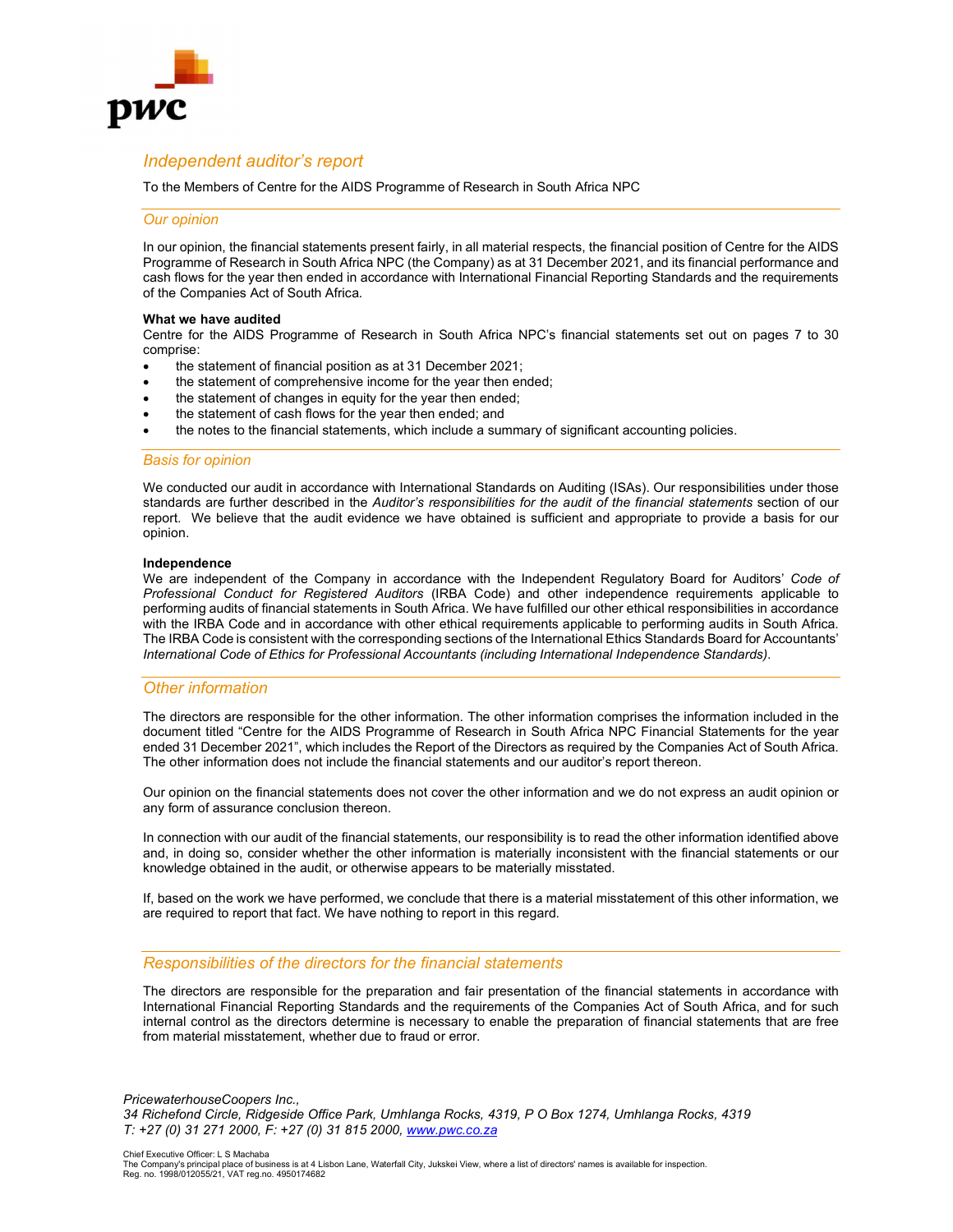

In preparing the financial statements, the directors are responsible for assessing the Company's ability to continue as a going concern, disclosing, as applicable, matters related to going concern and using the going concern basis of accounting unless the directors either intend to liquidate the Company or to cease operations, or have no realistic alternative but to do so.

#### Auditor's responsibilities for the audit of the financial statements

Our objectives are to obtain reasonable assurance about whether the financial statements as a whole are free from material misstatement, whether due to fraud or error, and to issue an auditor's report that includes our opinion. Reasonable assurance is a high level of assurance, but is not a guarantee that an audit conducted in accordance with ISAs will always detect a material misstatement when it exists. Misstatements can arise from fraud or error and are considered material if, individually or in the aggregate, they could reasonably be expected to influence the economic

decisions of users taken on the basis of these financial statements.<br>As part of an audit in accordance with ISAs, we exercise professional judgement and maintain professional scepticism throughout the audit. We also:

- Identify and assess the risks of material misstatement of the financial statements, whether due to fraud or error, design and perform audit procedures responsive to those risks, and obtain audit evidence that is sufficient and appropriate to provide a basis for our opinion. The risk of not detecting a material misstatement resulting from fraud is higher than for one resulting from error, as fraud may involve collusion, forgery, intentional omissions, misrepresentations, or the override of internal control.
- Obtain an understanding of internal control relevant to the audit in order to design audit procedures that are appropriate in the circumstances, but not for the purpose of expressing an opinion on the effectiveness of the Company's internal control.
- Evaluate the appropriateness of accounting policies used and the reasonableness of accounting estimates and related disclosures made by the directors.
- Conclude on the appropriateness of the directors' use of the going concern basis of accounting and, based on the audit evidence obtained, whether a material uncertainty exists related to events or conditions that may cast significant doubt on the Company's ability to continue as a going concern. If we conclude that a material uncertainty exists, we are required to draw attention in our auditor's report to the related disclosures in the financial statements or, if such disclosures are inadequate, to modify our opinion. Our conclusions are based on the audit evidence obtained up to the date of our auditor's report. However, future events or conditions may cause the Company to cease to continue as a going concern.
- Evaluate the overall presentation, structure and content of the financial statements, including the disclosures, and whether the financial statements represent the underlying transactions and events in a manner that achieves fair presentation.

We communicate with the directors regarding, among other matters, the planned scope and timing of the audit and significant audit findings, including any significant deficiencies in internal control that we identify during our audit.

Processed torse Coopers The.

PricewaterhouseCoopers Inc. Director: Y Kharwa Registered Auditor Durban, South Africa 31 May 2022

The examination of controls over the maintenance and integrity of the Company's website is beyond the scope of the audit of the financial statements. Accordingly, we accept no responsibility for any changes that may have occurred to the financial statements since they were initially presented on the website.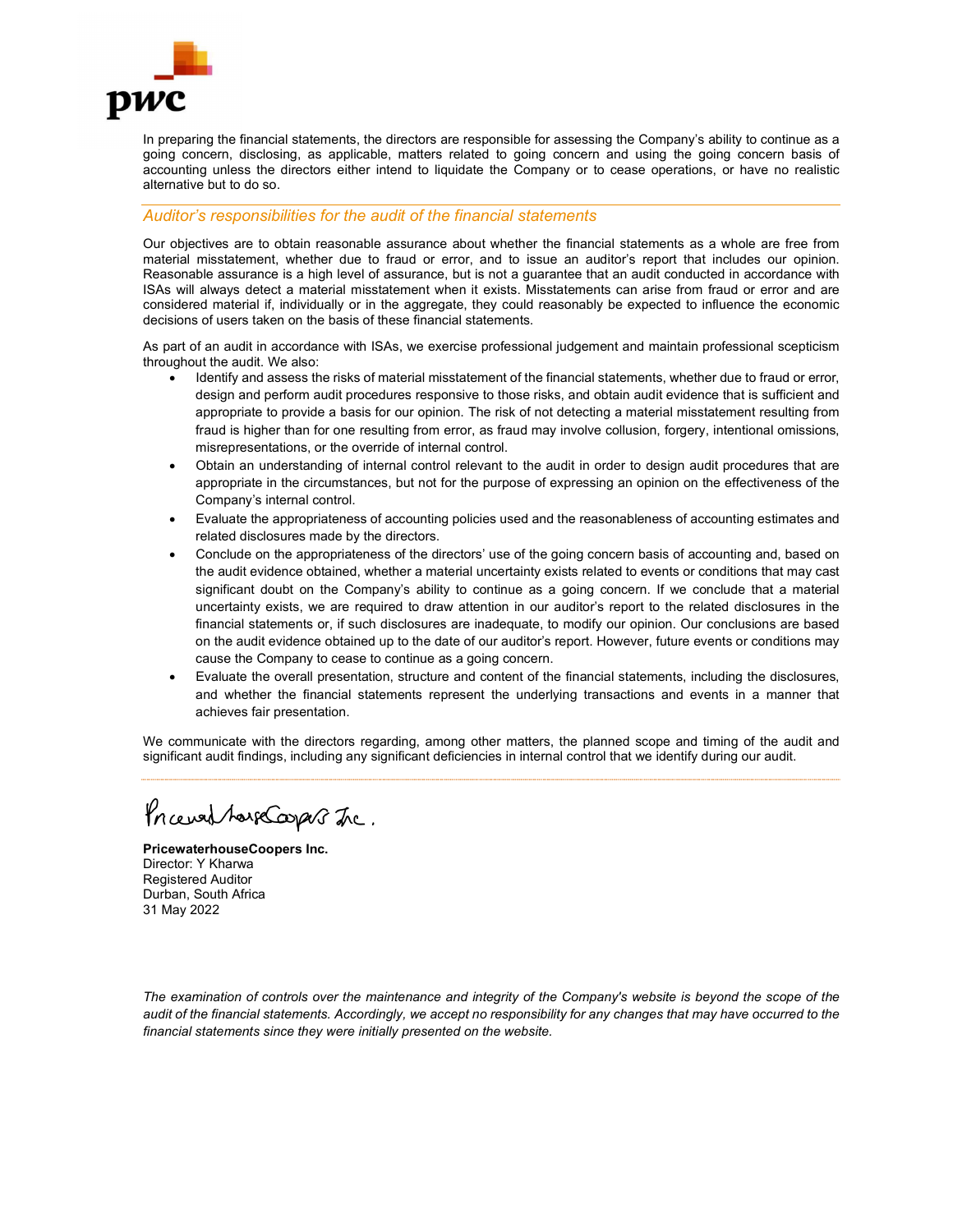# **STATEMENT OF FINANCIAL POSITION As at 31 December 2021**

|                                                                                                                          | <b>Notes</b>             | 2021<br>R                                             | 2020<br>R                                             |
|--------------------------------------------------------------------------------------------------------------------------|--------------------------|-------------------------------------------------------|-------------------------------------------------------|
| <b>ASSETS</b><br><b>Non-current assets</b><br>Property, plant and equipment                                              | 5                        | 46 087 385                                            | 39 997 655                                            |
| <b>Current assets</b><br>Financial assets - Investments<br>Trade and other receivables<br>Cash and cash equivalents      | 8<br>6<br>$\overline{7}$ | 23 578 356<br>35 591 644<br>50 176 445<br>109 346 445 | 81 130 600<br>28 426 231<br>64 823 456<br>174 380 287 |
| <b>TOTAL ASSETS</b>                                                                                                      |                          | 155 433 830                                           | 214 377 942                                           |
| <b>EQUITY AND LIABILITIES</b><br><b>Funds</b><br><b>Accumulated funds</b><br>Sustainability reserve                      | 16<br>16                 | 92 934 549<br>83 775 211<br>9 159 338                 | 86 063 856<br>77 654 037<br>8 409 819                 |
| <b>Non-current liabilities</b><br>Trade and other payables                                                               | 9                        | 5 274 379                                             | 3 848 534                                             |
| <b>Current liabilities</b><br>Trade and other payables<br>Deferred income<br>Lease liability<br><b>TOTAL LIABILITIES</b> | 9<br>10<br>11            | 6 528 504<br>50 435 365<br>261 033<br>57 224 902      | 6782563<br>116 785 282<br>897 707<br>128 314 086      |
| <b>TOTAL EQUITY AND LIABILITIES</b>                                                                                      |                          | 155 433 830                                           | 214 377 942                                           |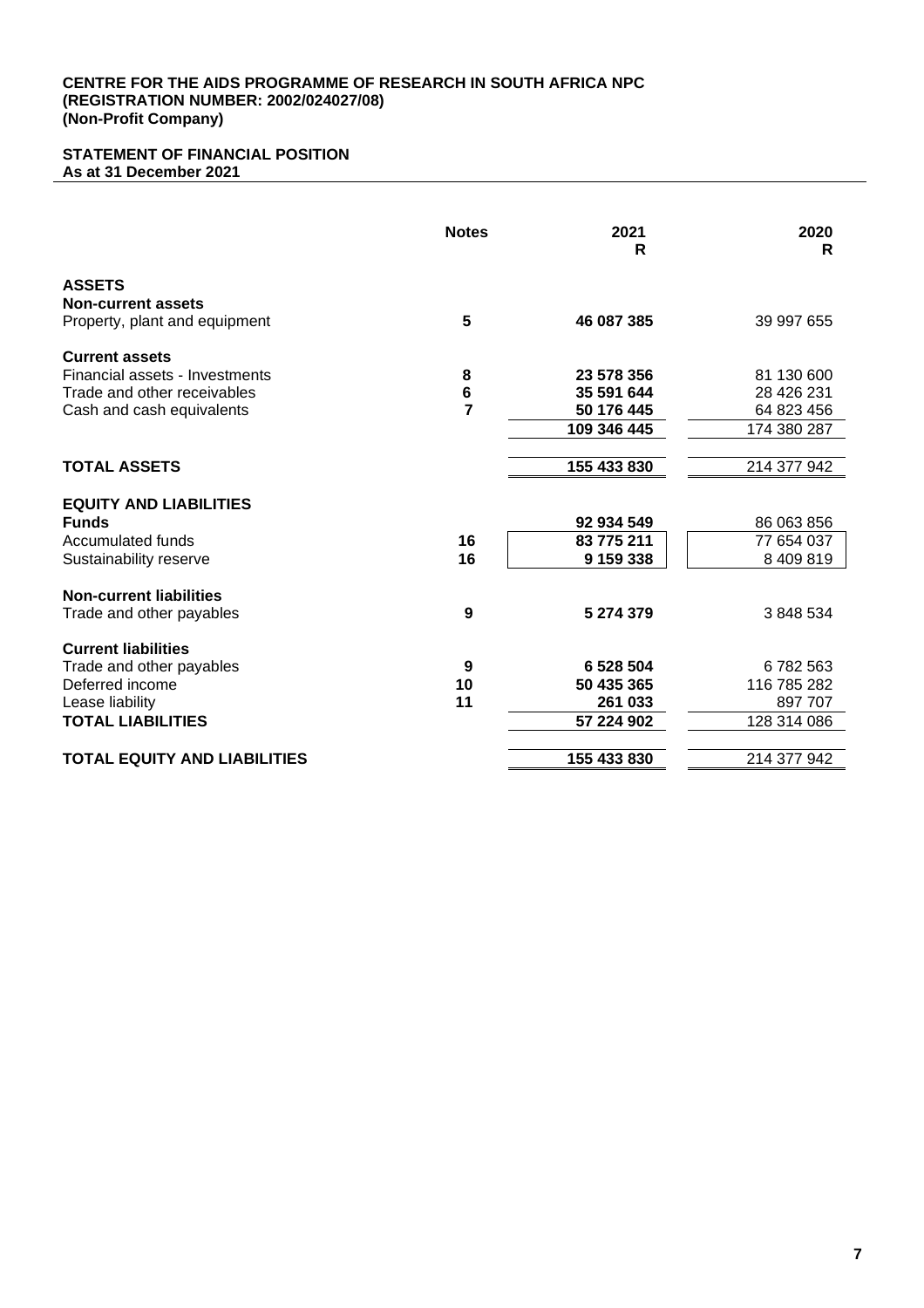### **STATEMENT OF COMPREHENSIVE INCOME for the year ended 31 December 2021**

|                                                        | <b>Notes</b>   | 2021<br>R   | 2020<br>R     |
|--------------------------------------------------------|----------------|-------------|---------------|
| Revenue                                                |                | 271 518 299 | 211 902 767   |
| Operating expenses                                     | $\mathbf{2}$   | (271816001) | (209 885 998) |
| Operating (deficit)/surplus for the year               | $\overline{2}$ | (297702)    | 2 016 769     |
| Other income                                           | 4              | 1 023 120   | 9 2 64 6 0 9  |
| Finance income                                         | 3              | 4 287 598   | 5 270 766     |
| Profit/(loss) on Sale of Asset                         |                | 925 000     | (34 838)      |
| Foreign exchange gain/(loss)                           |                | 1 380 970   | (3643237)     |
| Finance costs                                          |                | (448 294)   | (330660)      |
| Total surplus and comprehensive income for<br>the year |                | 6870692     | 12 543 409    |
| Transferred to sustainability reserve                  |                | (749519)    | (50 402)      |
| Increase/(decrease) in accumulated funds<br>balance    |                | 6 121 173   | 12 493 007    |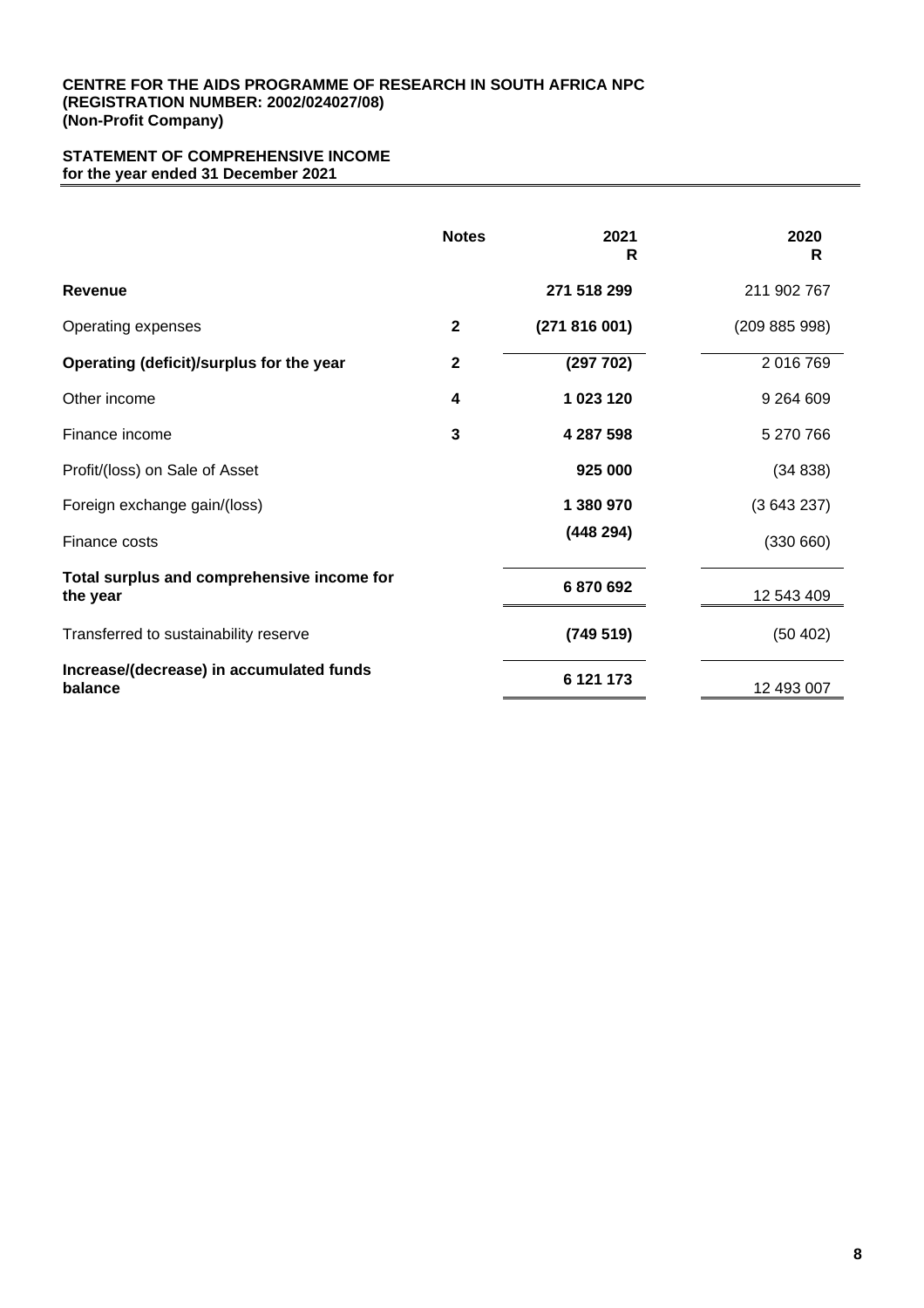# **STATEMENT OF CHANGES IN EQUITY**

**for the year ended 31 December 2021**

|                                                                                | <b>Sustainability</b><br><b>Reserve</b> | <b>Accumulated</b><br><b>Funds</b> | Total      |
|--------------------------------------------------------------------------------|-----------------------------------------|------------------------------------|------------|
|                                                                                | R                                       | R                                  | R          |
| <b>Balance at 1 January 2020</b><br>Total surplus and comprehensive income for | 8 3 5 9 4 1 7                           | 65 161 030                         | 73 520 447 |
| the year                                                                       |                                         | 12 543 409                         | 12 543 409 |
| <b>Transfer to Sustainability Reserve</b>                                      | 50 402                                  | (50 402)                           |            |
| <b>Balance at 31 December 2020</b>                                             | 8 409 819                               | 77 654 037                         | 86 063 856 |
| <b>Balance at 1 January 2021</b><br>Total surplus and comprehensive income for | 8 409 819                               | 77 654 037                         | 86 063 856 |
| the year                                                                       |                                         | 6870692                            | 6870692    |
| <b>Transfer to Sustainability Reserve</b>                                      | 749 519                                 | (749 519)                          |            |
| <b>Balance at 31 December 2021</b>                                             | 9 159 338                               | 83 775 211                         | 92 934 549 |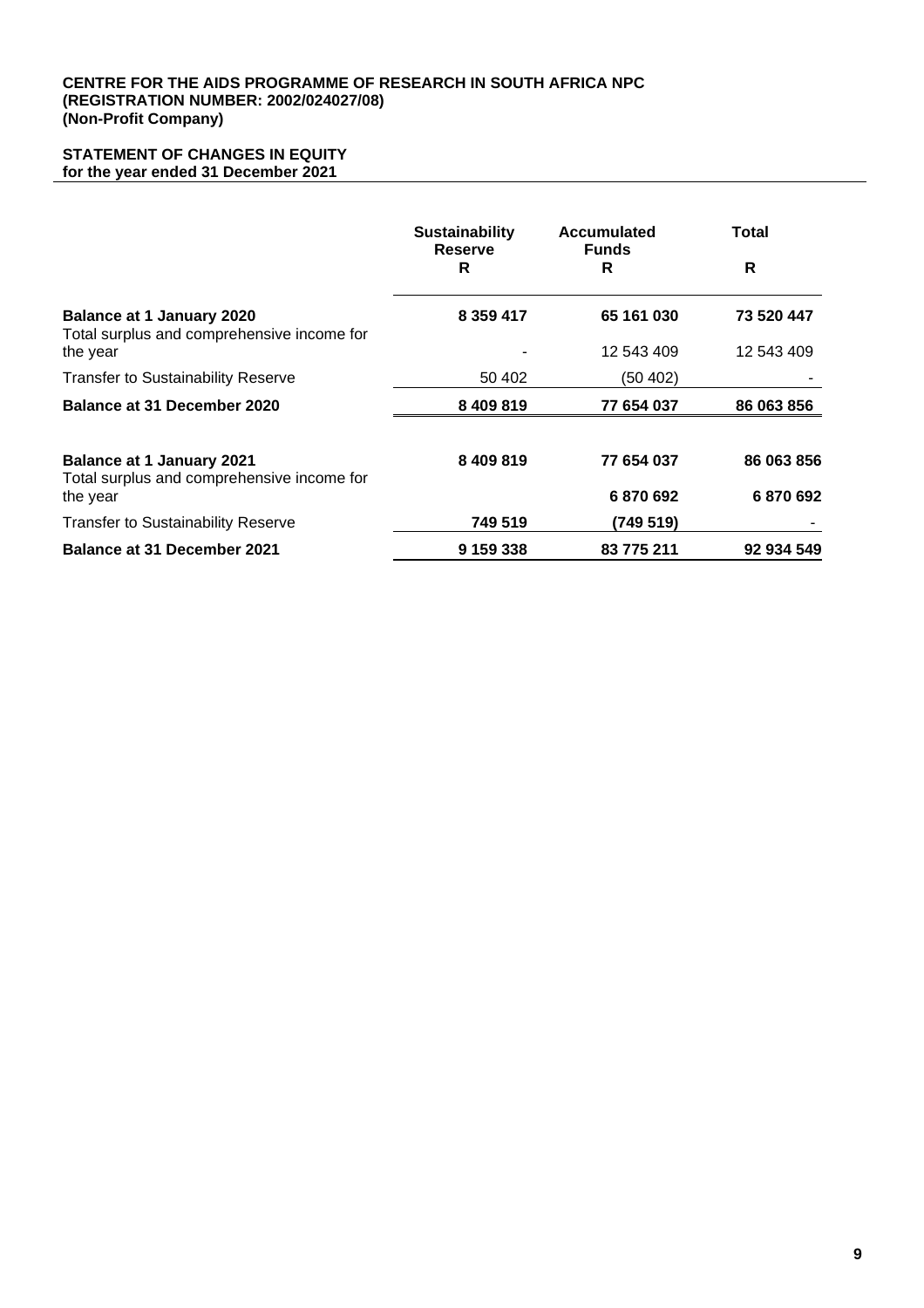### **STATEMENT OF CASH FLOWS for the year ended 31 December 2021**

|                                                                 | <b>Notes</b> | 2021<br>R            | 2020<br>R.             |
|-----------------------------------------------------------------|--------------|----------------------|------------------------|
| Cash flows from operating activities                            |              |                      |                        |
| Cash generated/(utilised in) by operations<br>Interest received | 15           | 6865461<br>4 287 598 | (5114128)<br>5 270 766 |
| Finance costs paid                                              |              | (448 294)            | (330660)               |
| Net cash inflow/(outflow) from operating activities             |              | 10 704 764           | (174022)               |
|                                                                 |              |                      |                        |
| <b>Cash flows from investing activities</b>                     |              |                      |                        |
| Proceeds on sale of assets                                      |              | 925 000              |                        |
| Acquisition of property, plant and equipment                    |              | (18223399)           | (6855598)              |
| Purchase of investments                                         |              | (1574696)            | (35583771)             |
| Transfer to Cash & Cash Equivalents                             |              | 59 126 940           |                        |
| Net cash inflow/(outflow) from investing activities             |              | 40 253 845           | (42 439 369)           |
| Cash flows from financing activities                            |              |                      |                        |
| Increase in donor funds received in advance                     |              | 13 842 858           | 103 917 733            |
| Increase in Grants utilised                                     |              | (80 192 775)         | (30686893)             |
| Principal element of lease payment                              |              | (636 674)            | (1078160)              |
| Decrease current account-related party                          |              |                      | 5 369 835              |
| Net cash (outflow)/inflow from financing activities             |              | (66 986 591)         | 77 522 515             |
|                                                                 |              |                      |                        |
| Net increase/(decrease) in cash and cash equivalents            |              | (16027981)           | 34 909 124             |
| Cash and cash equivalents at beginning of year                  |              | 64 823 456           | 33 557 599             |
| Foreign exchange gain/(loss)                                    | 7            | 1 380 970            | (3643267)              |
| Cash and cash equivalents at end of year                        |              | 50 176 445           | 64 823 456             |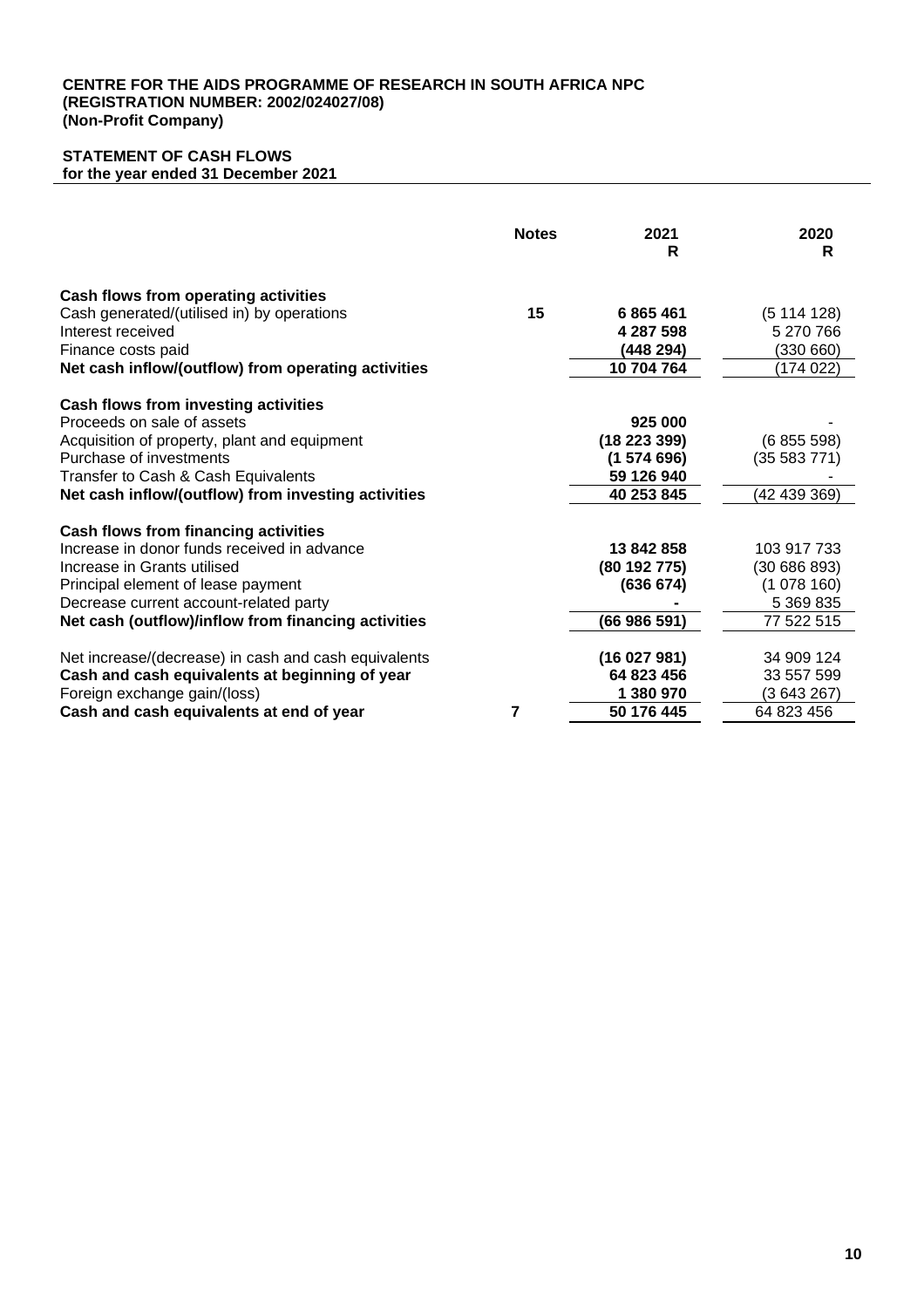# **1. ACCOUNTING POLICIES**

### **1.1 Corporate information**

Centre for the AIDS Programme of Research in South Africa is a Non-Profit Company in terms of the Companies Act 2008.

### **1.2 Basis of preparation**

The annual financial statements have been prepared in accordance with International Financial Reporting Standards (IFRS) and on the historical cost basis except where otherwise stated; and incorporate the following principal accounting policies which conform to International Financial Reporting Standards and which are consistent with those applied in the previous year. The South African Rand (R) is used as the functional currency.

### **1.3 Significant accounting judgments and estimates**

The preparation of the annual financial statements requires management to make judgements, estimates, and assumptions that affect the reported amounts of revenues, expenses, assets and liabilities, and the disclosure of contingent liabilities, at the reporting date. However, uncertainty about these assumptions and estimates could result in outcomes that could require a material adjustment to the carrying amount of the asset or liability affected in the future.

### *Judegments*

There are no judgments that have been made by management that have a significant effect on the amounts recognised in the financial statements.

### *Estimation and assumptions*

The key assumptions concerning the future and other key sources of estimation uncertainty at the statement of financial position date that have a significant risk of causing a material adjustment to the carrying amounts of assets and liabilities within the next financial year are set out below:

#### *Depreciation rates and residual values*

At the beginning of each financial period management reviews the useful lives and residual values of property and equipment; and adjusts these if appropriate.

### *Long service award accrual*

The company has a policy of issuing employees with long service awards. The entity has thus calculated the total value of the amounts to be paid out to employees, this involved estimation regarding retirement age, attrition rate of employees, cost of awards and inflation.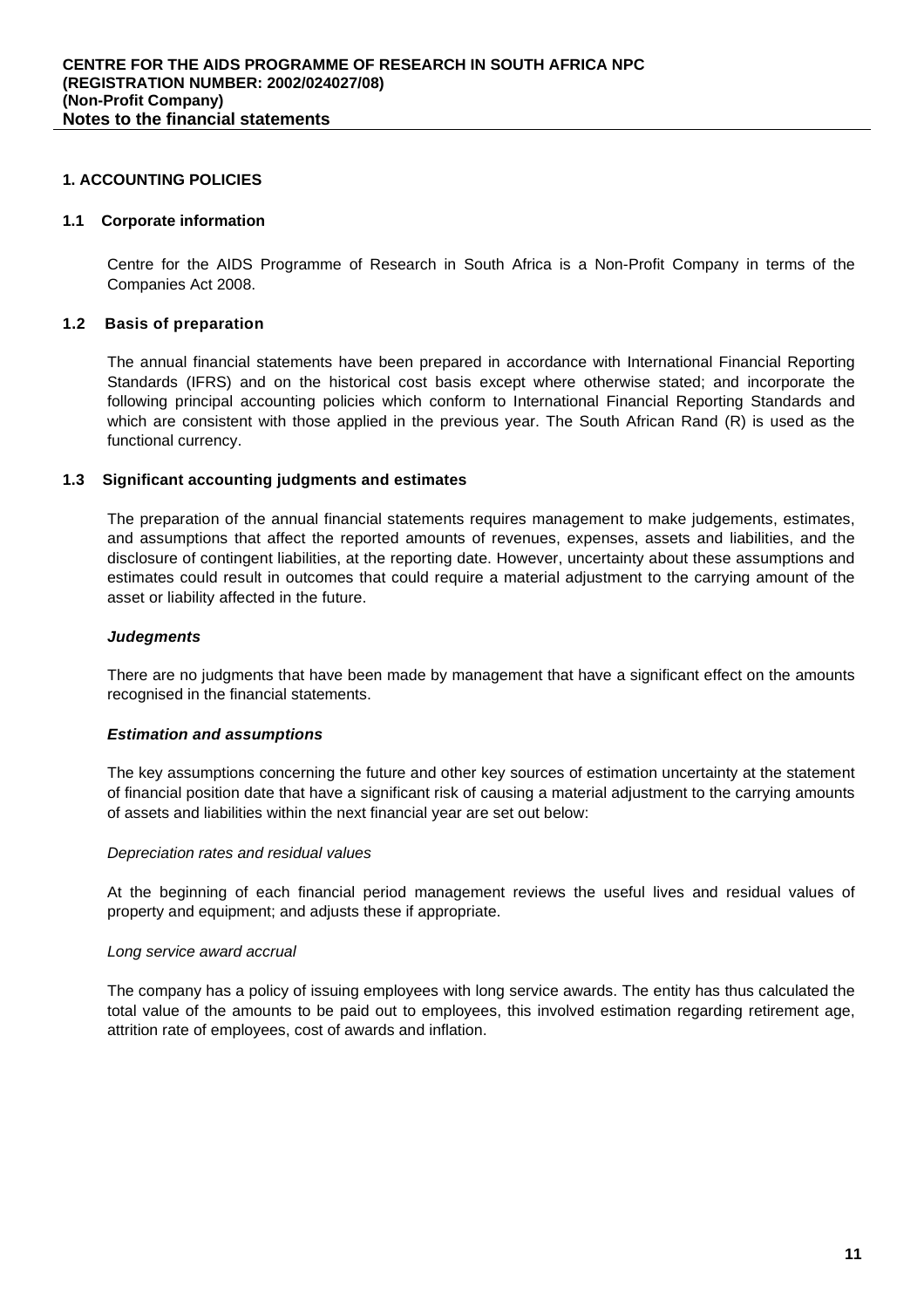### **1.4 Revenue recognition**

*Grants*

Revenue is measured based on the consideration specified in a contract with a funder and excludes amounts collected on behalf of third parties. The principle activity from which CAPRISA generates its revenue relates to designated income from contracts, grants and donations. Funds are received to undertake specific activities as outlined in their respective agreements. These agreements outline the performance obligations against which revenue is recognised. Performance obligations are satisfied either at a point in time where there are specific milestones or over time where the contracts are structured as such.

Revenue is recognised when the performance obligation relating to each specific contract has been satisfied. Where performance obligations are satisfied over time, CAPRISA adopts an input method based on the costs incurred to date as a percentage of the total cost of the contract as a measure of the percentage of completion of the contract. Given the nature of the contracts completed over time, this method provides a faithful depiction of the transfer of services for performance obligations satisfied over time.

### *Interest income*

Finance income is recognised as the interest accrues to the company.

### *Dividend income*

Dividends are recognised when the company's right to receive payment has been established.

### *Other income*

The company generates incidental income through non-core activities. The company recognises this income as other income when the right to receive payment has been established.

### **1.5 Property, plant and equipment**

Property, plant and equipment are stated at cost less accumulated depreciation and impairment losses. Cost includes expenditure that are directly attributable to the acquisition of the asset. Assets costing less than R10 000 are written off in the year of acquisition, except for computers which are capitalised and depreciated.

Depreciation is calculated on the straight-line method, at rates calculated to write off the cost of assets over their estimated useful lives, to nil residual values or in the case of leasehold improvements over the terms of the lease as follows:

| Laboratory, computers and office equipment | 5 - 10 years   |
|--------------------------------------------|----------------|
| Office furniture                           | 5 years        |
| Motor Vehicles                             | 5 years        |
| Leasehold improvements                     | $5 - 10$ years |

Depreciation methods, useful lives and residual values are assessed annually at the reporting date.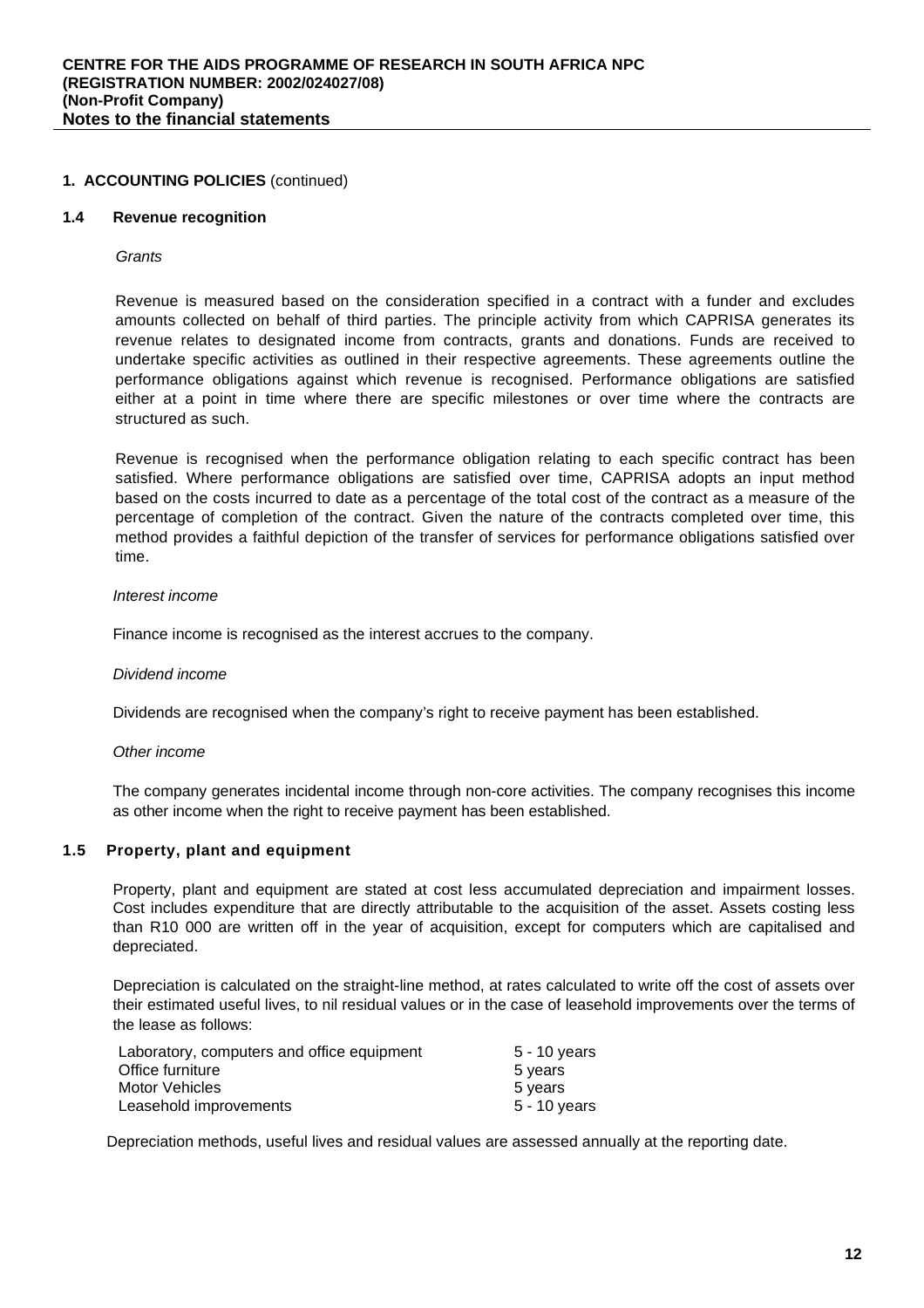### **1.6 Leases**

The company leases various properties and other assets. Rental contracts are typically made for fixed periods of 1 to 10 years. Lease terms are negotiated on an individual basis and contain a wide range of different terms and conditions. The lease agreements do not impose any covenants, but leased assets may not be used as security for borrowing purposes. Leases are recognised as a right-of-use asset and a corresponding liability at the date at which the leased asset is available for use by the company. Each lease payment is allocated between the liability and finance cost. The finance cost is charged to profit or loss over the lease period so as to produce a constant periodic rate of interest on the remaining balance of the liability for each period. The right-of use asset is depreciated over the shorter of the asset's useful life and the lease term on a straight-line basis. Assets and liabilities arising from a lease are initially measured on a present value basis.

Lease liabilities include the net present value of the fixed payments (including in-substance fixed payments), less any lease incentives receivable, and the lease payments are discounted using the company's incremental borrowing rate.

Right-of-use assets are measured at cost and comprise of the amount of the initial measurement of lease liability.

Payments associated with short-term leases and leases of low-value assets are recognised on a straightlined basis as an expense in profit or loss. Short-term leases are leases with a lease term of 12 months or less.

### **1.7 Expenditure recognition**

Unless another standard permits the expenditure to be added to the cost of an asset, expenditure is recognised in surplus/deficit as incurred.

### **1.8 Financial instruments**

Financial instruments recognised on the statement of financial position include assets classified as available for sale, cash and cash equivalents, trade and other receivables and trade and other payables. Financial instruments are initially measured at cost, which is the fair value of the consideration given or received including transaction costs when the entity becomes a party to the contractual provisions of the instrument and any subsequent measurement adjustments are made in accordance with the specific instrument related provisions of IFRS 9: Financial Instruments.

### *Assets classified as available-for-sale*

Subsequent to initial recognition, available-for-sale financial assets are measured at fair value. A fair value gain or loss on an available-for-sale financial asset shall be recognised in other comprehensive income, except for impairment losses and foreign exchange gains and losses, until the financial asset is derecognised. At that time, the cumulative gain or loss previously recognised in other comprehensive income shall be reclassified from equity to profit or loss as a reclassification adjustment. However, interest calculated using the effective interest method is recognised in profit or loss. Dividends on an available-forsale equity instrument are recognised in profit or loss when the entity's right to receive payment is established. If there is objective evidence of impairment for available-for-sale financial assets, the cumulative loss – measured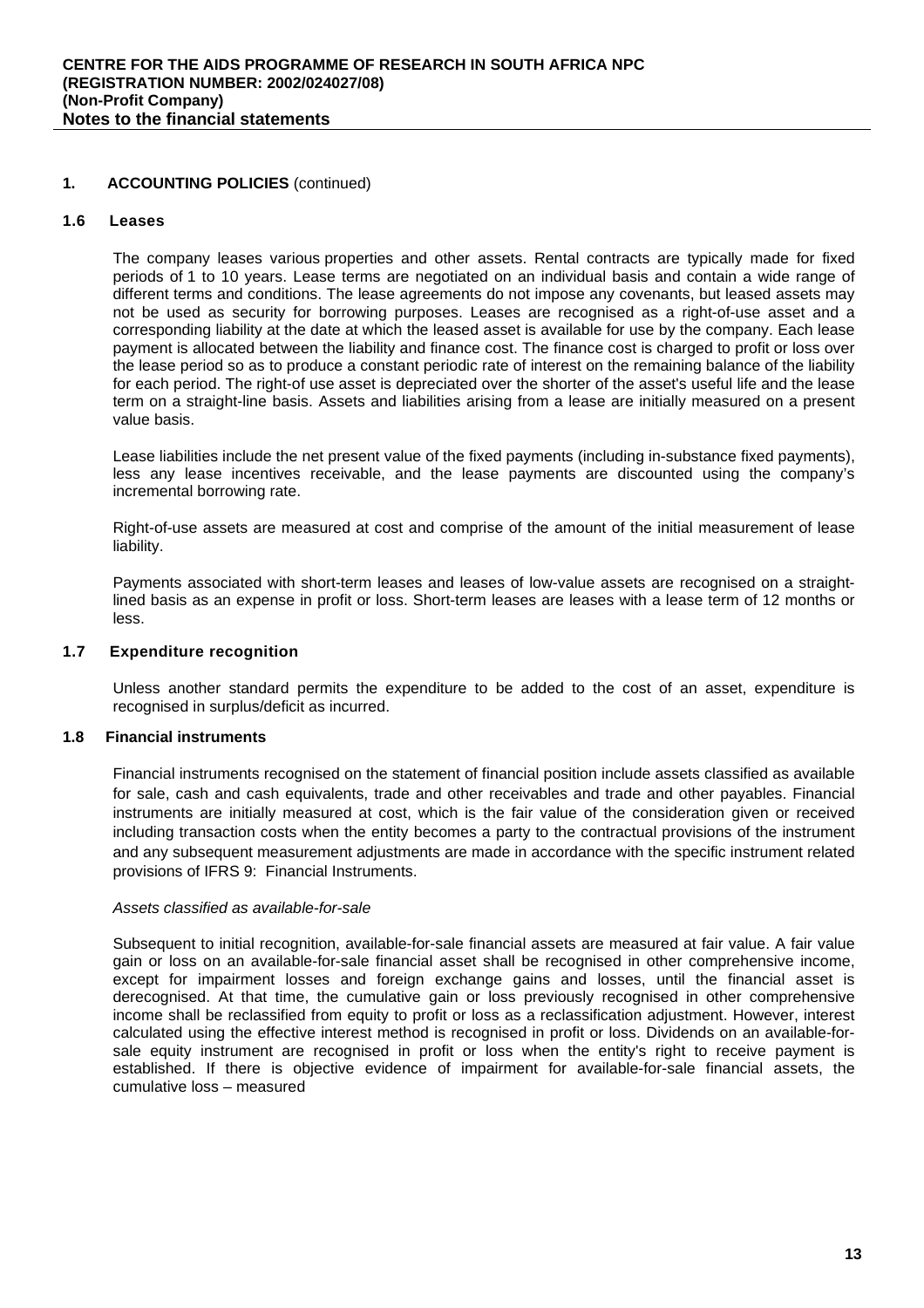### **1.8 Financial instruments** (continued)

as the difference between the acquisition cost and the current fair value, less any impairment loss on that financial asset previously recognised in profit or loss – is recognised in profit or loss. Impairment losses on equity instruments that were recognised in profit or loss are not reversed through profit or loss in a subsequent period.

### *Trade and other receivables*

Trade and other receivables are classified as loans and receivables originated by the entity and are subsequently measured at amortised cost (using the effective interest rate method) less any impairment thereon. Trade and other receivables being short term in nature, are carried at cost as the effect of imputing interest is considered immaterial.

### *Cash and cash equivalents*

Cash and cash equivalents amounts disclosed in the statement of cash flows comprise of cash on hand and balances with banks.

### *Trade and other payables*

Trade and other payables are classified as financial liabilities and are subsequently carried at amortised cost using the effective interest rate method. Trade payables, being short term in nature, are carried at cost as the effect of imputing interest is considered to be insignificant.

### *Derecognition of financial assets and liabilities*

### *a) Financial assets*

A financial asset (or, where applicable a part of a financial asset or part of a group of similar financial assets) is derecognised where:

- the entity has transferred its rights to receive cash flows from the asset and either:
	- (a) has transferred substantially all the risks and rewards of the asset, or
	- (b) has neither transferred nor retained substantially all the risks and rewards of the asset, but has transferred control of the asset.

#### *b) Financial liabilities*

A financial liability is derecognised when the obligation under the liability is discharged, cancelled or expires.

Where an existing financial liability is replaced by another from the same lender on substantially different terms, or the terms of an existing liability are substantially modified, such an exchange or modification is treated as a derecognition of the original liability and the recognition of a new liability, and the difference in the respective carrying amounts is recognised in profit or loss.

#### *Impairment of financial assets*

The company assesses at each reporting date whether a financial asset or group of financial assets is impaired.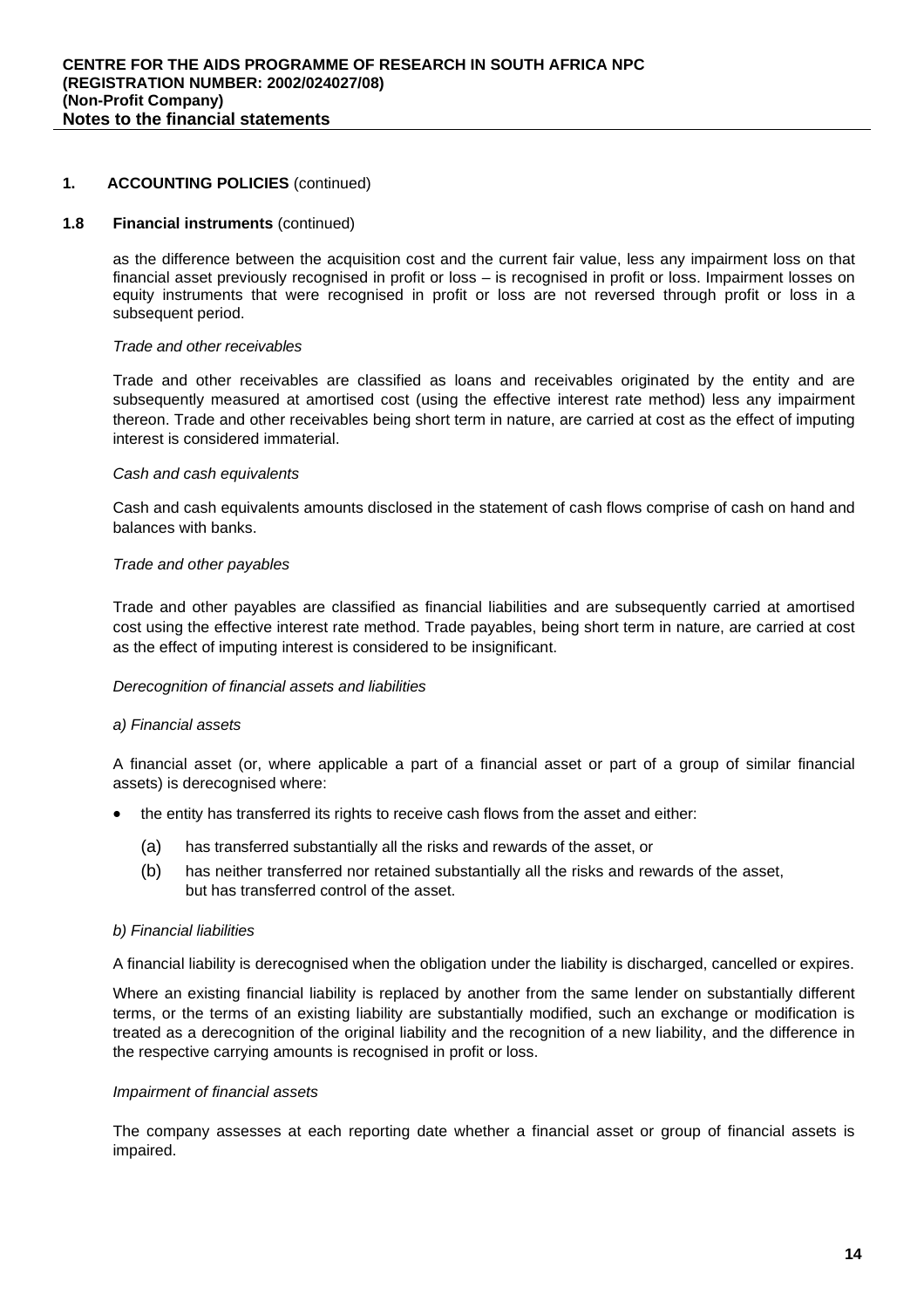### **1.8 Financial instruments** (continued)

### *a) Assets carried at amortised cost*

If there is objective evidence that an impairment loss on loans and receivables carried at amortised cost has been incurred, the amount of the loss is measured as the difference between the asset's carrying amount and the present value of the estimated future cash flows (excluding future credit losses that have not been incurred) discounted at the financial asset's original effective interest rate (i.e. the effective interest rate computed at initial recognition). The carrying amount of the asset shall be reduced either directly or through use of an allowance account. The amount of the loss shall be recognised in the statement of comprehensive income.

The company first assesses whether objective evidence of impairment exists individually for financial assets that are individually significant, and individually or collectively for financial assets that are not individually significant. If it is determined that no objective evidence of impairment exists for an individually assessed financial asset, whether significant or not, the asset is included in a group of financial assets with similar credit risk characteristics and that group of financial assets is collectively assessed for impairment. Assets that are individually assessed for impairment and for which an impairment loss is or continues to be recognised are not included in a collective assessment of impairments.

If, in a subsequent period, the amount of the impairment loss decreases and the decrease can be related objectively to an event occurring after the impairment was recognised, the previously recognised impairment loss is reversed. Any subsequent reversal of an impairment loss is recognised in the income statement, to the extent that the carrying value of the asset does not exceed its amortised cost at the reversal date.

### **1.9 Provisions**

Provisions are recognised when the entity has a present obligation (legal or constructive) as a result of past events, when it is probable that an outflow of resources embodying economic benefits will be required to settle the obligation and when a reliable estimate of the obligation can be made.

The expense relating to any provision is presented in the statement of comprehensive income net of any reimbursement.

Provisions are recognised when the company has a present legal or constructive obligation as a result of past events, it is probable that an outflow of resources embodying economic benefits will be required to settle obligations and a reliable estimate of the amount of the obligation can be made.

### **1.10 Taxation**

### *Current income tax*

The company is exempt from tax in terms of the income Tax Act.

### *Value added tax*

Expenses and assets are recognised net of the amount of value added tax.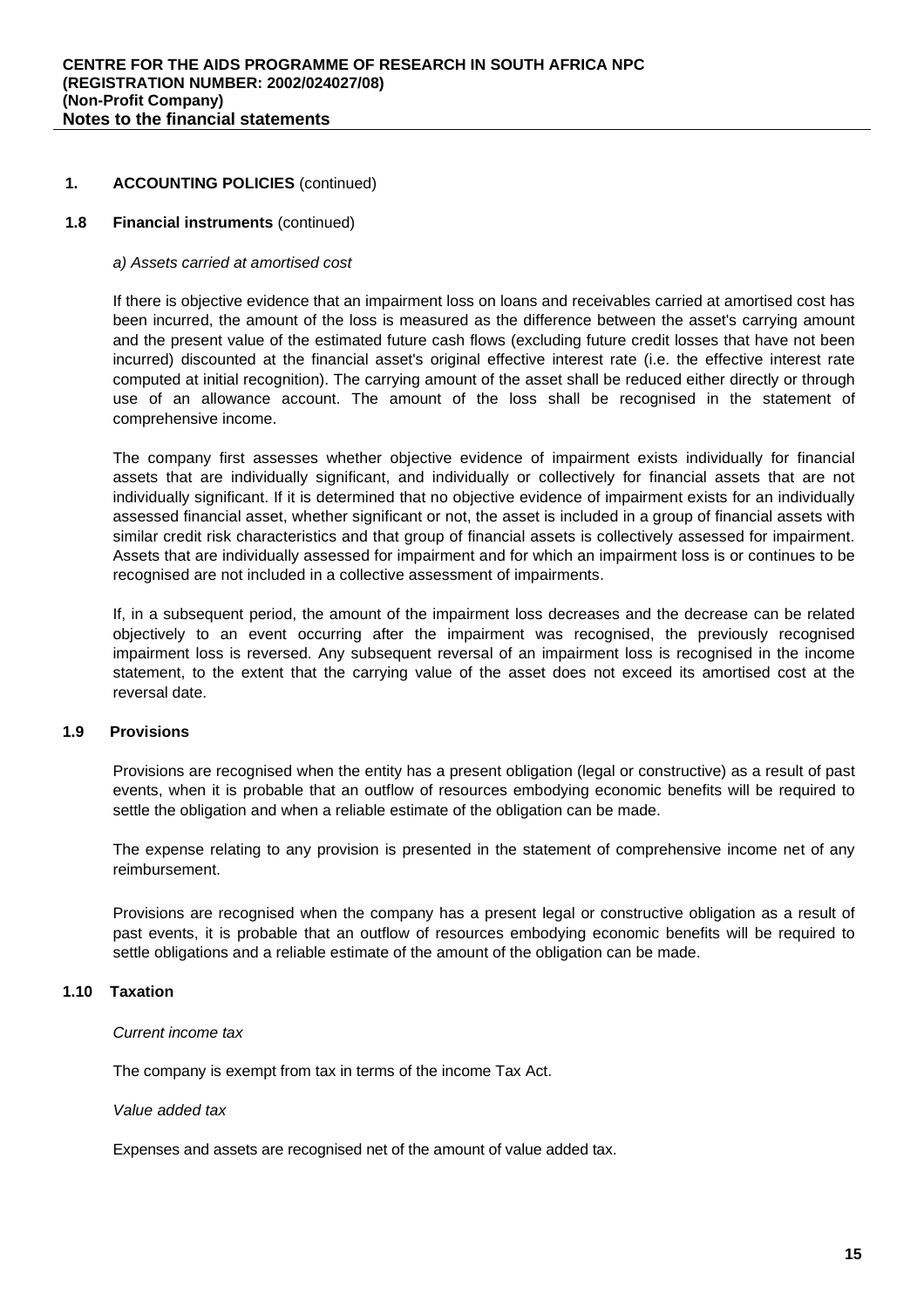### **1.11 Short-term employee benefits**

The cost of all short-term employee benefits is recognised during the period in which the employee renders the related service. The accruals for employee entitlements to wages, salaries, and annual leave represent the amount which the Company has a present obligation to pay as a result of employees' services provided to reporting date.

### **1.12 Impairment of non-financial assets**

The carrying amounts of the Company's assets, are reviewed at each reporting date to determine whether there is any indication of impairment. If any such indication exists, the asset's recoverable amount is estimated.

An impairment loss is recognised whenever the carrying amount of an asset or its cash-generating unit (CGU) exceeds its recoverable amount. The recoverable amount of an asset or CGU is the greater of its fair value and value in use. In assessing value in use, the estimated future cash flows are discounted to their present value using a discount rate that reflects current market assessments of the time value of money and the risks specific to the asset or CGU.

For the purpose of impairment testing, assets are grouped together into the smallest group of assets that generated cash inflows from continuing use that are largely independent of the cash inflows of other assets of CGUs. For an asset that does not generate largely independent cash inflows, the recoverable amount is determined for the cash-generating unit to which the asset belongs.

Impairment losses are recognised in profit or loss. Impairment losses recognised in respect of cashgenerating units are allocated to reduce the carrying amount of the other assets in the unit (group of units) on a pro rata basis.

### **1.13 Foreign currency translation**

### *Measurement currency*

Items included in the financial statements of the company are measured using the currency that best reflects the economic substance of the underlying events and circumstances relevant to the company ('the measurement currency').

# *Transactions and balances*

Foreign currency transactions are translated into the measurement currency using the exchange rates prevailing at the dates of the transactions. Foreign exchange gains and losses resulting from the settlement of such transactions, and from the translation of monetary assets and liabilities denominated in foreign currencies, are recognised in the statement of comprehensive income, except when deferred in equity as qualifying cash flow hedges.

Translation differences on debt securities and other monetary financial assets measured at fair value are included in foreign exchange gains and losses. Translation differences on non-monetary items such as equities held for trading are reported as part of the fair value gain or loss. Translation differences on available-for-sale equities are included in the revaluation reserve in equity.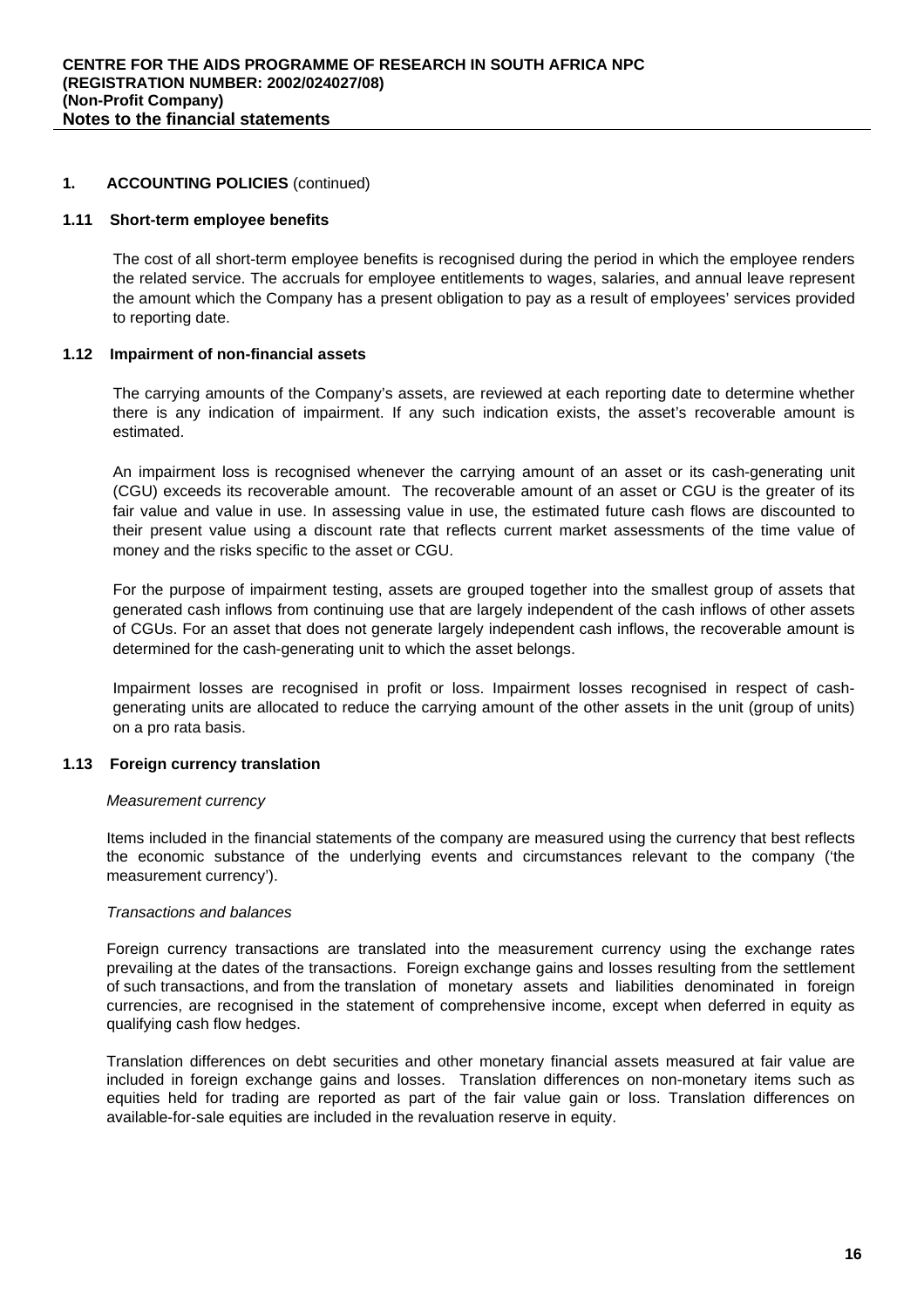### **1.13 Foreign currency translation (continued)**

Exchange differences that result from a severe devaluation of a currency against which there is no practical means of hedging and which affects liabilities that cannot be settled, and that arise directly on the recent acquisition of an asset invoiced in a foreign currency, are included in the carrying amount of the related asset. The asset is impaired if the adjusted carrying amount exceeds the lower of replacement cost and the amount recoverable from the sale or use of the asset.

### **1.14 Standards and amendments in issue not yet effective**

At the date of authorisation of the financial statements for the year ended 31 December 2021, the following Standards and Interpretations applicable to the company were in issue but not yet effective. None of the standards issued and effective in future years is expected to have a direct impact on the statement of financial position:

| <b>Number</b>                   | <b>Effective date</b> | <b>Executive summary</b>                    |
|---------------------------------|-----------------------|---------------------------------------------|
| IFRS 17                         | 2023 year end         | Insurance Contracts                         |
| IFRS 10 and IAS 28 (amendments) | N/A- to be            | Sale or Contribution of Assets between      |
|                                 | announced             | an investor and its Associate or Joint      |
|                                 |                       | Venture                                     |
| Amendments to IAS 1             | 2022 year end         | Classification of Liabilities as Current or |
|                                 |                       | Non-current                                 |
| Amendments to IFRS 3            | 2022 year end         | Reference to the Conceptual                 |
|                                 |                       | Framework                                   |
| Amendments to IAS 16            | 2022 year end         | Property, Plant and Equipment               |
|                                 |                       | Proceeds before Intended Use                |
| Amendments to IAS 37            | 2022 year end         | Onerous Contracts - Cost of Fulfilling a    |
|                                 |                       | Contract                                    |
| Annual Improvements to IFRS     | 2022 year end         | Amendments to IFRS 1, First-time            |
|                                 |                       | Adoption of International Financial         |
|                                 |                       | Reporting                                   |
|                                 |                       | <b>IFRS 9 Financial Instruments,</b>        |
|                                 |                       | IFRS 16 Leases,                             |

The directors do not expect that the adoption of the Standards listed above will have a material impact on the financial statements of the Company in future periods. The above standards have not been adopted by the Company in the 2021 financial year.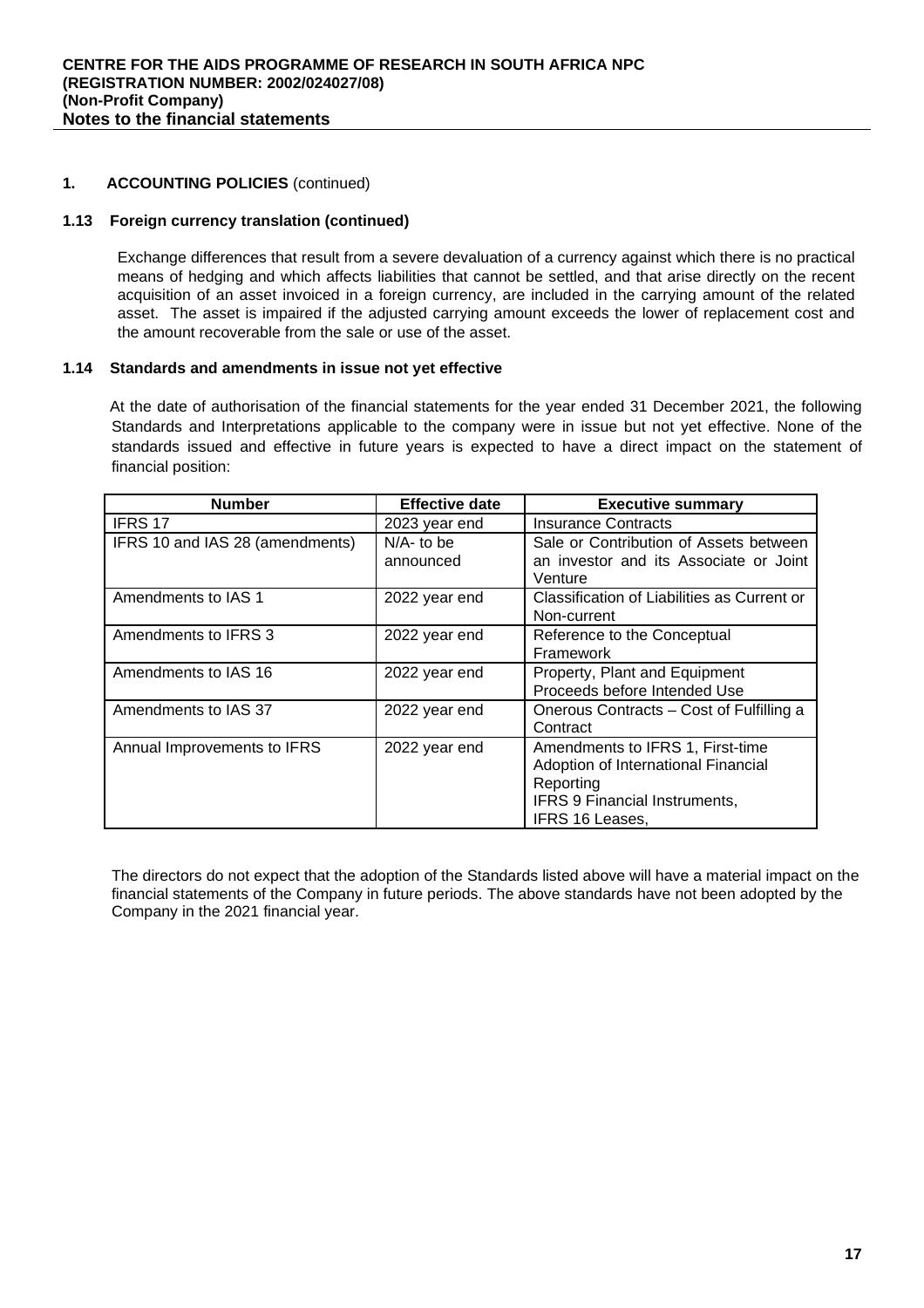|    |                                                                                                                                                                       | 2021<br>R               | 2020<br>R               |
|----|-----------------------------------------------------------------------------------------------------------------------------------------------------------------------|-------------------------|-------------------------|
|    | 2. Operating surplus/(deficit) for the year                                                                                                                           |                         |                         |
|    | Operating deficit for the year is arrived at after taking into<br>account the following items:                                                                        |                         |                         |
|    | <b>Salaries</b>                                                                                                                                                       | 114 366 389             | 99 363 299              |
|    | Directors remuneration                                                                                                                                                | 7 324 563               | 9 2 64 9 80             |
|    | Auditors' remuneration                                                                                                                                                |                         |                         |
|    | - External and donor audits                                                                                                                                           | 861 084                 | 733 328                 |
|    | Legal and other professional fees                                                                                                                                     | 7 136 500               | 6 125 599               |
|    | Repairs and maintenance<br>Depreciation                                                                                                                               | 5 542 416<br>12 133 668 | 5 200 858<br>11 221 684 |
|    | Operating lease costs- office equipment                                                                                                                               | 851 254                 | 810 987                 |
|    | Operating lease costs- buildings                                                                                                                                      | 254 626                 | 608 961                 |
|    | Lab costs                                                                                                                                                             | 18 064 777              | 23 428 021              |
|    | Subcontract costs                                                                                                                                                     | 60 094 064              | 25 472 066              |
|    | Travel                                                                                                                                                                | 1 642 866               | 1 452 402               |
|    | Other                                                                                                                                                                 | 43 543 794              | 29 723 447              |
|    | Indirect costs have been funded by the following grants, to the<br>extent that related grant funding has been recognised in terms<br>of the stated accounting policy: |                         |                         |
|    | <b>Clinical Trials Unit</b>                                                                                                                                           | 1910682                 | 2 060 629               |
|    | <b>CAP018</b>                                                                                                                                                         | 8 291 556               | 3537680                 |
|    | <b>ACC</b>                                                                                                                                                            | 2071638                 | 3 603 630               |
|    | <b>CAP012</b>                                                                                                                                                         | 2 4 2 2 2 3 2           | 3 960 600               |
|    | <b>HALT</b>                                                                                                                                                           | 1 045 367               | 230 165                 |
|    | Other                                                                                                                                                                 | 9771577                 | 6 375 565               |
|    | <b>Total indirect costs</b>                                                                                                                                           | 25 513 052              | 19 768 269              |
|    | Summary of indirect costs<br>CAPRISA administration and finance related expenses                                                                                      | 25 513 052              | 19 768 269              |
| 3. | <b>Net Finance income</b>                                                                                                                                             |                         |                         |
|    | <b>Finance Income</b>                                                                                                                                                 |                         |                         |
|    | Interest received - bank                                                                                                                                              | 1 108 066               | 2 104 969               |
|    | Interest received - financial investments                                                                                                                             | 3 179 532               | 3 165 797               |
|    |                                                                                                                                                                       | 4 287 598               | 5 270 766               |
|    | Finance costs - lease liability                                                                                                                                       | (448 294)<br>3839304    | (330660)<br>4 940 106   |
|    |                                                                                                                                                                       |                         |                         |
| 4. | <b>Other income</b>                                                                                                                                                   |                         |                         |
|    | Sundry income                                                                                                                                                         | 1 023 120               | 9 2 64 6 0 9            |
|    | Dividend income                                                                                                                                                       |                         |                         |
|    |                                                                                                                                                                       | 1 023 120               | 9 2 64 6 0 9            |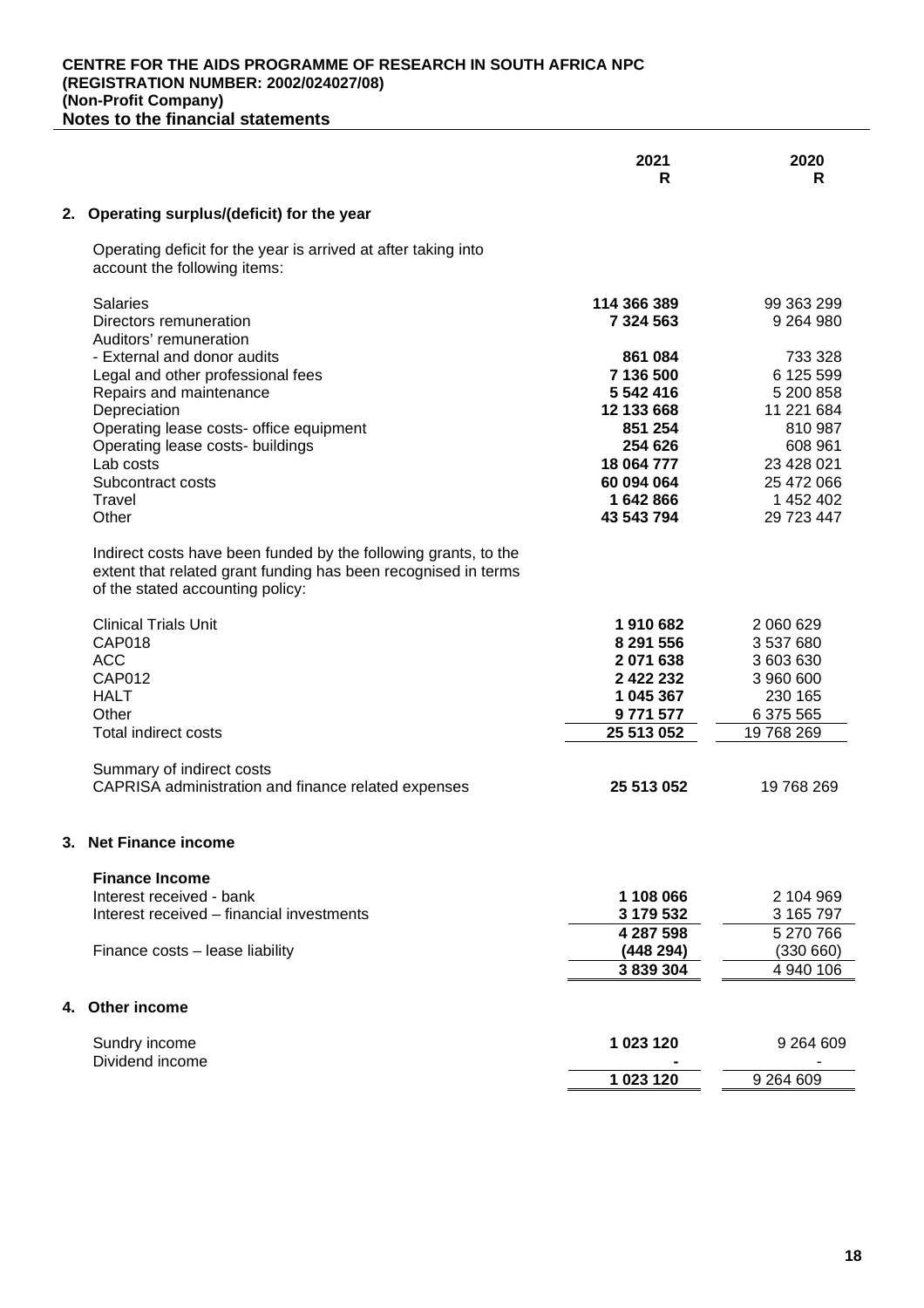# **5. Property, plant and equipment**

|                            | Leasehold<br><b>Improvements</b> | <b>Motor</b><br>vehicles | <b>Furniture and</b><br>equipment | Laboratory<br><b>Equipment</b> | <b>Right of Use</b><br><b>Asset</b> | <b>Total</b> |
|----------------------------|----------------------------------|--------------------------|-----------------------------------|--------------------------------|-------------------------------------|--------------|
|                            | R                                | R                        | R                                 | R                              | R                                   | $\mathsf{R}$ |
| 2021                       |                                  |                          |                                   |                                |                                     |              |
| Beginning of year cost     | 40 484 797                       | 7 477 565                | 18 763 355                        | 22 727 292                     | 11 633 474                          | 101 086 483  |
| - Accumulated depreciation | (22 743 173)                     | (663888)                 | (14 924 814)                      | (12 402 398)                   | (437955)                            | (61088828)   |
| Net book value             | 17 741 624                       | 838 677                  | 3 838 541                         | 10 324 894                     | 7 253 919                           | 39 997 655   |
| - Additions                | 9 114 026                        | 3 165 415                | 4 158 874                         | 1785083                        |                                     | 18 223 398   |
| - Disposals                |                                  |                          |                                   |                                |                                     | (34838)      |
| Cost                       |                                  | (2278432)                | (52144)                           |                                |                                     | (2330576)    |
| - Accumulated depreciation |                                  | 2 278 432                | 52 144                            |                                |                                     | 2 330 576    |
| Depreciation               | (5710985)                        | (765243)                 | (2 010 766)                       | (1892756)                      | (1753918)                           | (12 133 668) |
| Balance at end of year     | 21 144 665                       | 3 238 849                | 5986649                           | 10 217 221                     | 5 500 001                           | 46 087 385   |
| Made up at end of year     |                                  |                          |                                   |                                |                                     |              |
| - Cost                     | 49 598 823                       | 8 3 6 4 5 4 8            | 22 870 085                        | 24 512 375                     | 11 633 474                          | 116 979 305  |
| - Accumulated depreciation | (28 454 156)                     | (512569)                 | (16 883 436)                      | (14 295 154)                   | (6133473)                           | (70 891 920) |
| Net book value             | 21 144 665                       | 3 238 849                | 5986649                           | 10 217 221                     | 5 500 001                           | 46 087 385   |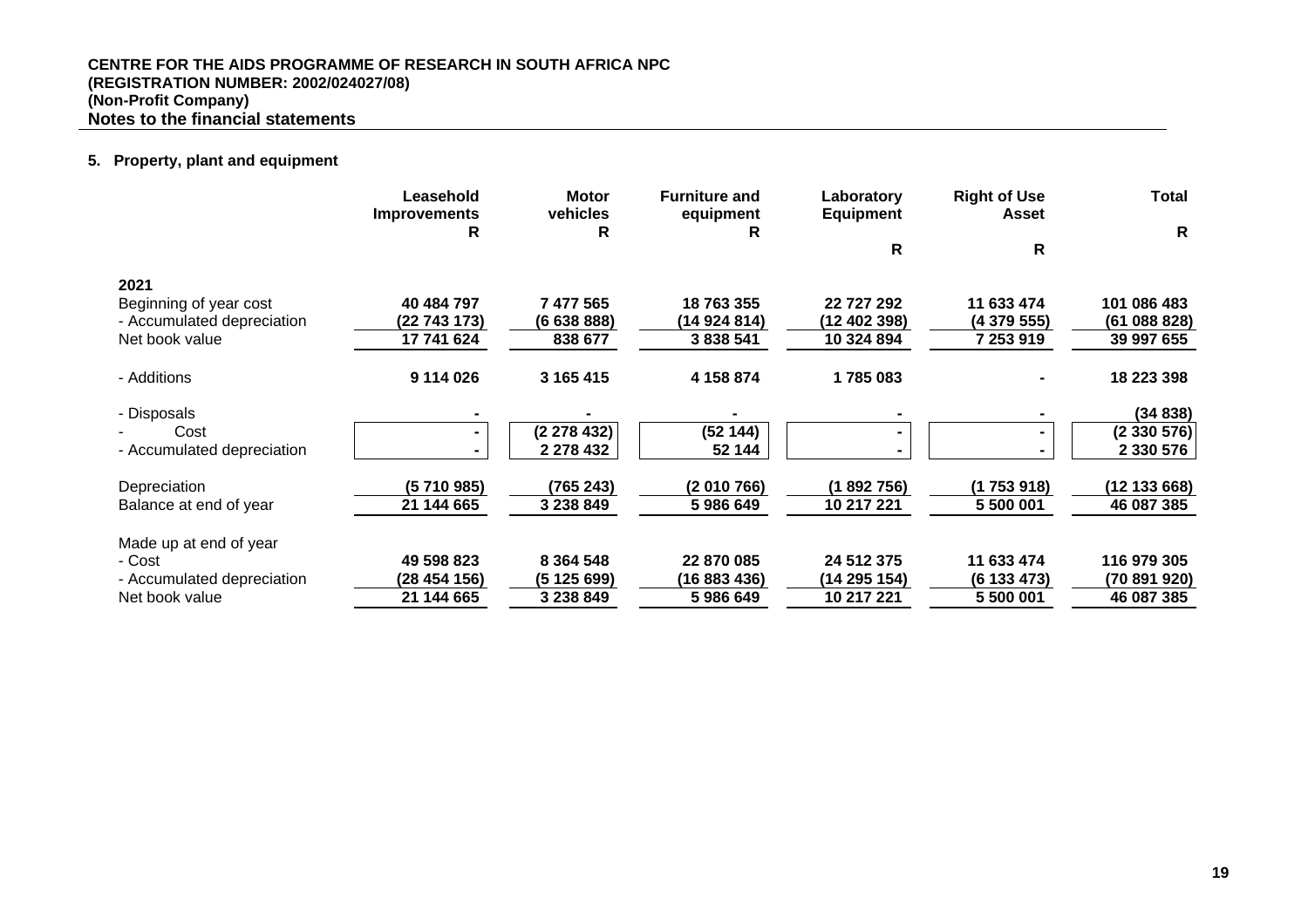# **5. Property, plant and equipment (continued)**

|                            | Leasehold<br><b>Improvements</b> | <b>Motor</b><br>vehicles | <b>Furniture and</b><br>equipment | Laboratory<br><b>Equipment</b> | <b>Right of Use</b><br><b>Asset</b> | <b>Total</b> |
|----------------------------|----------------------------------|--------------------------|-----------------------------------|--------------------------------|-------------------------------------|--------------|
|                            | R                                | R                        | R                                 | R                              | R                                   | R            |
|                            |                                  |                          |                                   |                                |                                     |              |
| 2020                       |                                  |                          |                                   |                                |                                     |              |
| Beginning of year cost     | 37 789 946                       | 8 663 083                | 17 172 839                        | 20 514 270                     | 11 633 474                          | 95 773 612   |
| - Accumulated depreciation | (18 508 297)                     | (7 022 778)              | (12 464 415)                      | (10 753 905)                   | (2625638)                           | (51 375 033) |
| Net book value             | 19 281 649                       | 1 640 305                | 4708424                           | 9760365                        | 9 0 0 7 8 3 6                       | 44 398 579   |
|                            |                                  |                          |                                   |                                |                                     |              |
| - Additions                | 2694851                          | 242 605                  | 1705120                           | 2 213 022                      |                                     | 6 855 598    |
|                            |                                  |                          |                                   |                                |                                     |              |
| - Disposals                |                                  | (4715)                   | (30123)                           |                                |                                     | (34838)      |
| Cost                       |                                  | (1 428 123)              | (114 604)                         |                                |                                     | (1 542 727)  |
| - Accumulated depreciation |                                  | 423 408                  | 84 481                            | ۰                              |                                     | 507889       |
|                            |                                  |                          |                                   |                                |                                     |              |
| Depreciation               | (4234876)                        | (1039518)                | (2544880)                         | (1648493)                      | (1753917)                           | (11 221 684) |
| Balance at end of year     | 17 741 624                       | 838 677                  | 3 838 541                         | 10 324 894                     | 7 253 919                           | 39 997 655   |
|                            |                                  |                          |                                   |                                |                                     |              |
| Made up at end of year     |                                  |                          |                                   |                                |                                     |              |
| - Cost                     | 40 484 797                       | 7 477 565                | 18 763 355                        | 22 727 292                     | 11 633 474                          | 101 086 483  |
| - Accumulated depreciation | (22 743 173)                     | (663888)                 | (14 924 814)                      | (12 402 398)                   | (437955)                            | (61088828)   |
| Net book value             | 17 741 624                       | 838 677                  | 3 838 541                         | 10 324 894                     | 7 253 919                           | 39 997 655   |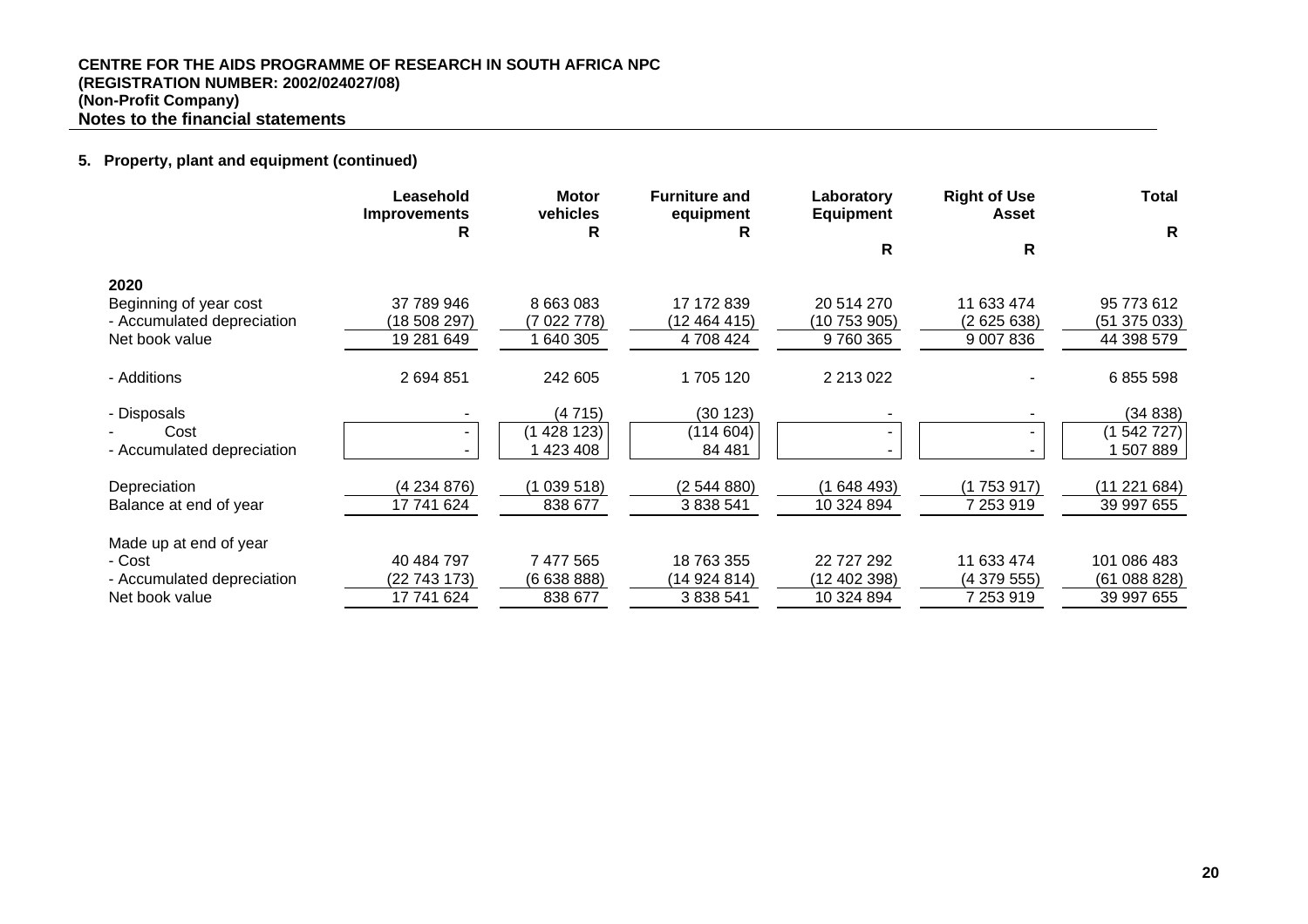|                                                  | 2021<br>R               | 2020<br>R               |
|--------------------------------------------------|-------------------------|-------------------------|
| 6. Trade and other receivables                   |                         |                         |
| Donor reimbursement receivable<br>VAT receivable | 28 326 419<br>7 265 225 | 23 531 470<br>3 807 595 |
| Prepaid expenses                                 |                         | 1 087 166               |
|                                                  | 35 591 644              | 28 426 231              |

It should be noted that the entity considers trade and other receivables to be fully recoverable. The company recognises loss allowances for expected credit losses on financial assets measure at amortised cost. Loss allowances for trade receivables and specifically for donor reimbursement receivables is measured using the simplified approach at an amount equal to lifetime ECLs. When determining whether the credit risk of a financial asset has increased significantly since initial recognition and when estimating ECLs, the company considers reasonable and supportable information that is relevant and available without undue cost or effort. This includes both quantitative and qualitative information and analysis, based on the historical experience and informed credit assessment and including forward looking information. The expected loss rates are based on the historical credit losses experienced within the past 3 financial years. The historical loss rates are adjusted to reflect current and forward-looking information on macroeconomic factors affecting the ability of the donors to remit funds in line with the contractual arrangements in place. The majority of the trade and other receivable balances above comprises of funds receivable from donors for which funding contracts are in place. There have been no historical credit losses in respect of these arrangements and with the respective donors and therefore the risk of non-recovery is very low. The company does not raise a general provision for all donor reimbursement receivables due to the high quality of the donors and the impeccable collection history. The expected credit loss has been assessed to be insignificant.

The other classes within trade and other receivables do contain impaired assets.

# **7. Cash and cash equivalents**

| Cash in bank | 49 863 052 | 103 128 194 |
|--------------|------------|-------------|
| Cash on hand | 313 393    | 348 594     |
|              | 50 176 445 | 103 476 788 |
|              |            |             |

The following bank balances are held in a foreign currency:

| <b>ZAR Amounts held in United States Dollars</b> | 1 140 003 | 3 567 491  |
|--------------------------------------------------|-----------|------------|
| ZAR Amounts held in Euros                        | 10 646    | 50 040 215 |

### **Credit quality of cash at bank and short-term deposits, excluding cash on hand**

The credit quality of cash at bank and short-term deposits, excluding cash on hand that are neither past due nor impaired can be assessed by reference to external credit ratings:

Credit rating  $P-3$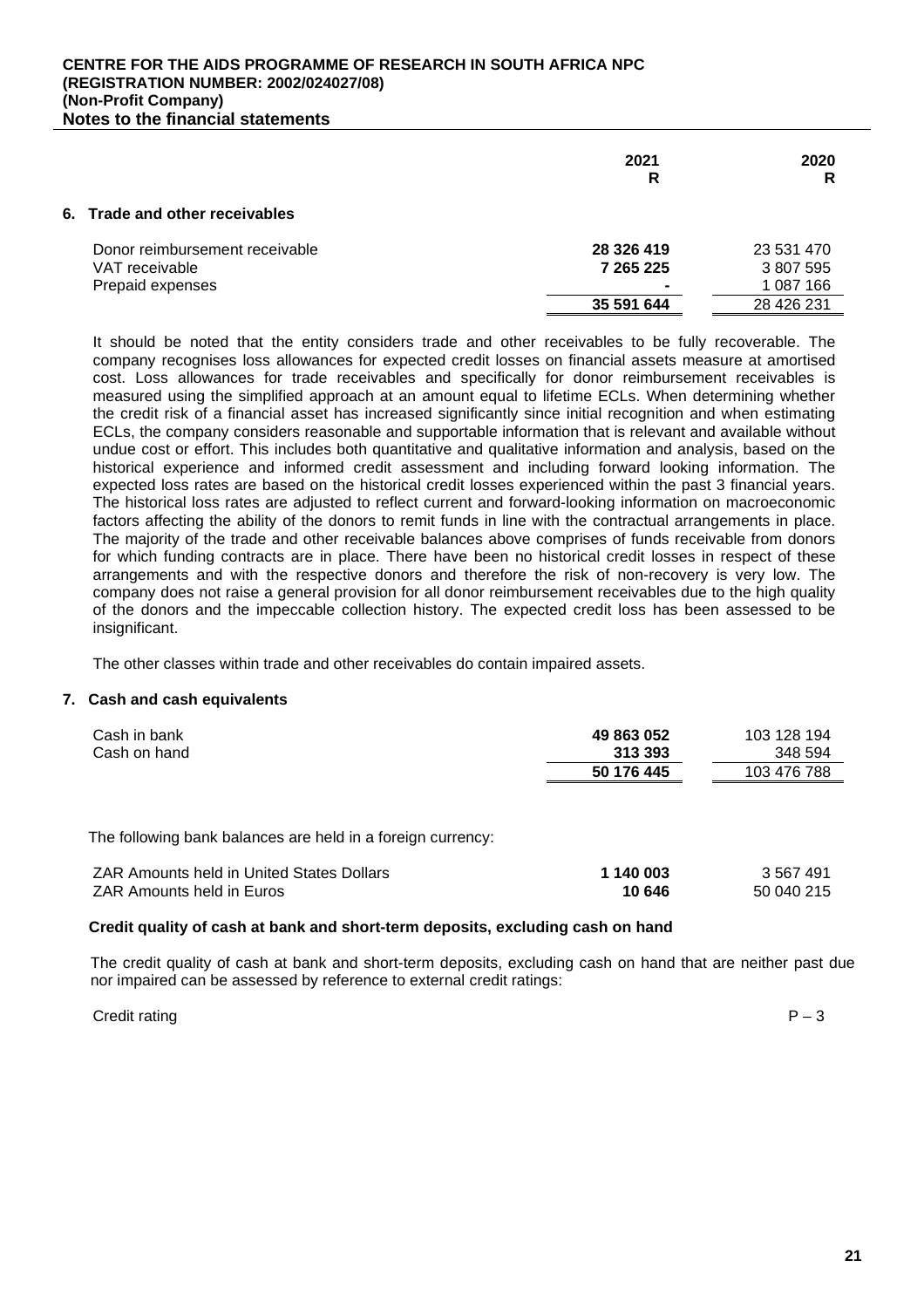|                                                        |                                |                                            | 2021<br>R                             | 2020<br>R                             |
|--------------------------------------------------------|--------------------------------|--------------------------------------------|---------------------------------------|---------------------------------------|
| 8. Financial assets                                    |                                |                                            |                                       |                                       |
| <b>Fixed deposits</b>                                  |                                |                                            | 23 578 356                            | 81 130 600                            |
| Fixed deposits are held for a maximum term of one year |                                |                                            |                                       |                                       |
| Credit rating                                          |                                |                                            |                                       | $P - 3$                               |
| 9. Trade and other payables                            |                                |                                            |                                       |                                       |
| Trade payables<br>Accruals                             |                                |                                            | 4789082<br>311 360                    | 5 228 215<br>311 360                  |
| Leave pay accrual                                      |                                |                                            | 1 263 062                             | 1 102 988                             |
| Long service award accrual (Current)                   |                                |                                            | 165 000                               | 140 000                               |
|                                                        |                                |                                            | 6 528 504                             | 6782563                               |
| Long service award accrual (Non-Current)               |                                |                                            | 5 274 379                             | 3 848 534                             |
|                                                        |                                |                                            | 11 802 883                            | 10 631 097                            |
| 10. Deferred income                                    |                                |                                            |                                       |                                       |
|                                                        | Opening<br><b>Balance</b><br>R | <b>Donor Funds</b><br><b>Received</b><br>R | <b>Grants</b><br><b>Utilised</b><br>R | <b>Closing</b><br><b>Balance</b><br>R |
| 2021                                                   | 116 785 282                    | 13 842 858                                 | (80 192 775)                          | 50 435 365                            |
| 2020                                                   | 43 554 442                     | 103 917 733                                | (30686893)                            | 116 785 282                           |

The deferred income refers to income received, but not realised until all contractual grant obligations have been fulfilled, or the time period of the grant has lapsed.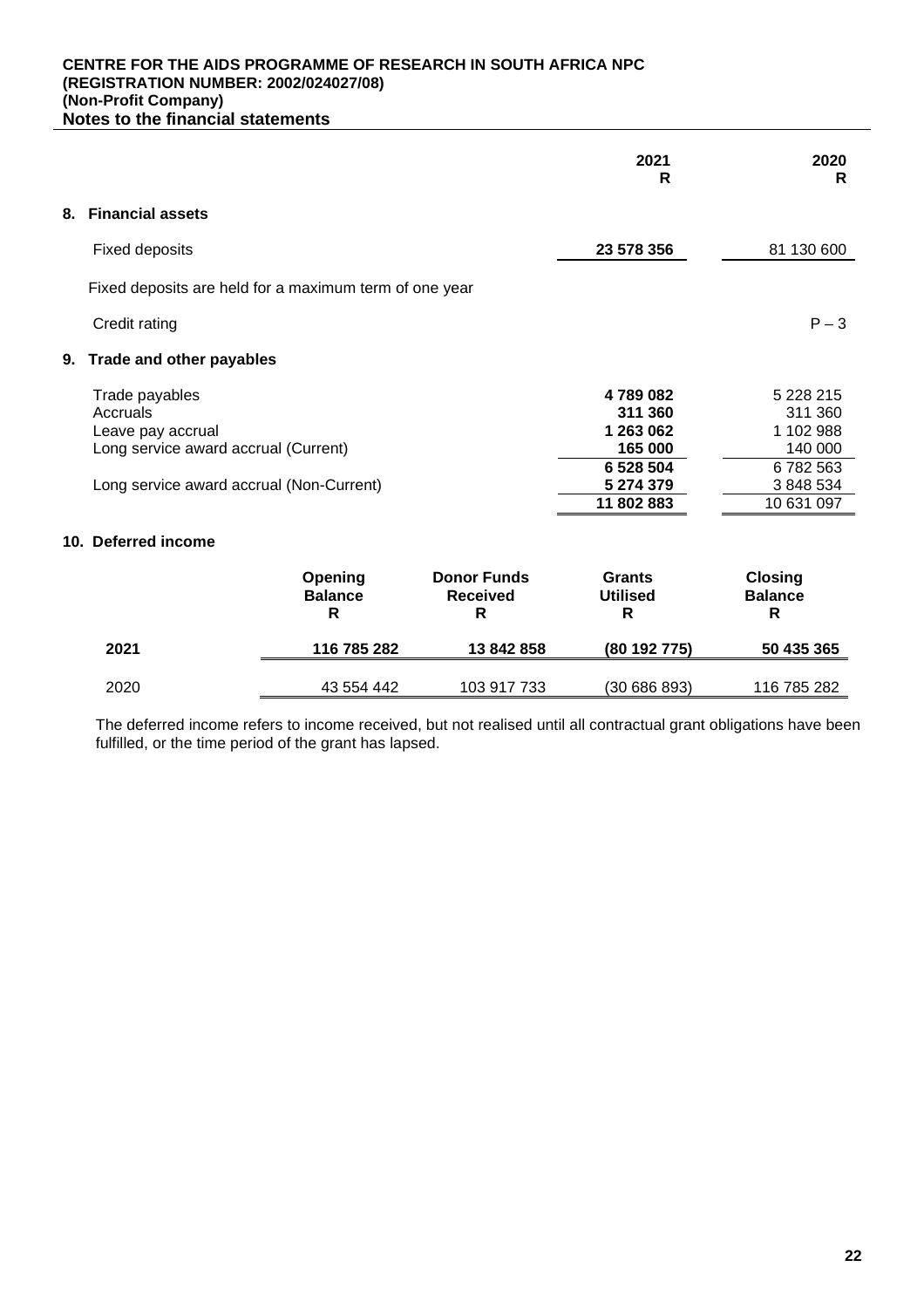|                                                                                                                             | 2021<br>R                                    | 2020<br>R                                  |
|-----------------------------------------------------------------------------------------------------------------------------|----------------------------------------------|--------------------------------------------|
| 11.<br>Leases                                                                                                               |                                              |                                            |
| Lab Equipment                                                                                                               | 261 033                                      | 897 707                                    |
| Lease liability balance at beginning of the year<br>New leases raised<br>Finance cost – Lease liabilities<br>Lease payments | 897 707<br>448 294<br>(1 084 968)<br>261 033 | 1975867<br>330 660<br>(1408820)<br>897 707 |
| The above balances have been disclosed in the Statement of<br>Financial Position as follows:                                |                                              |                                            |
| <b>Current lease liability</b>                                                                                              | 261 033                                      | 897 707                                    |
| Non-current lease liability                                                                                                 | 261 033                                      | 897 707                                    |

# **12. Taxation**

The company is registered as an "association not for gain" in terms of section 21 of the Companies Act of South Africa, and is exempt from taxation in terms of section 10(1)(cN) of the Income Tax Act. Accordingly, no provision for current taxation has been raised.

### **13. Financial instruments**

The company's principal financial instruments comprise cash and short-term deposits. The company has various other financial assets and liabilities such as other receivables and trade payables, which arise directly from its operations. Other receivable balances are monitored on an ongoing basis with the result that the company's exposure to bad debts is not significant.

# **13.1 Fair value of financial instruments**

Fair value is the price that would be received to sell an asset or paid to transfer a liability in an orderly transaction between market participants at the measurement date (i.e. an exit price). The fair values of the company's financial instruments, which principally comprise bank and cash balances, investment in shares, receivables and accounts payable approximate their statement of financial position carrying values.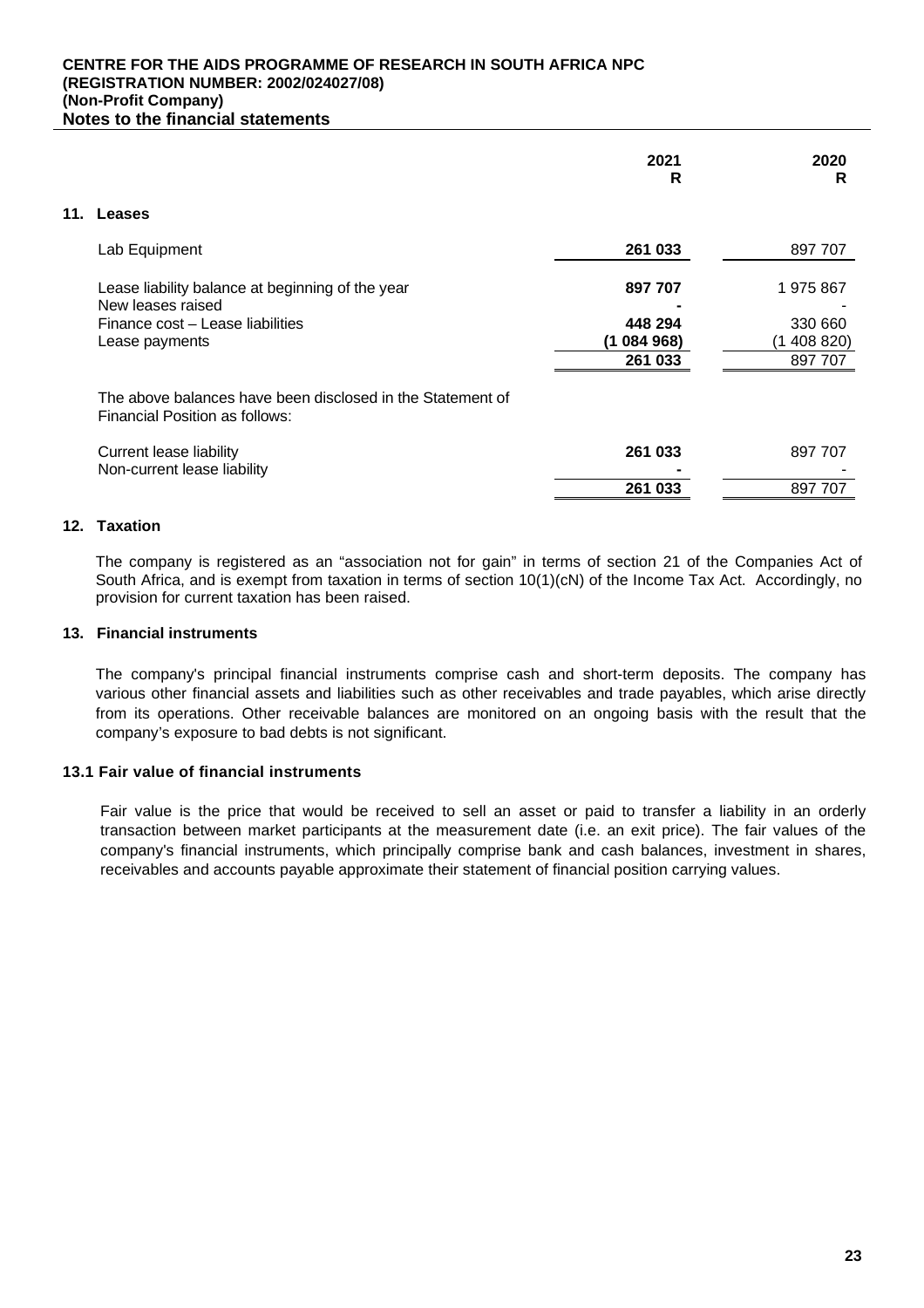### **13.2 Classification of financial instruments**

|                             | <b>Loans and</b> | <b>Loans and</b> |
|-----------------------------|------------------|------------------|
|                             | receivables      | receivables      |
|                             | 2021             | 2020             |
|                             | R                | R                |
| <b>Current assets</b>       |                  |                  |
| Trade and other receivables | 35 591 644       | 28 426 231       |
| Cash and cash equivalents   | 50 176 445       | 64 823 456       |
| Total                       | 85 768 089       | 93 249 687       |
|                             |                  |                  |
|                             | <b>Financial</b> | <b>Financial</b> |
|                             | liability at     | liability at     |
|                             | amortised cost   | amortised cost   |
|                             | 2021             | 2020             |
|                             | R                | R                |
| <b>Current liabilities</b>  |                  |                  |
| Trade payables and accruals | 4789082          | 5 2 2 8 2 1 5    |
| Deferred income             | 50 435 365       | 116 785 282      |
| Total                       | 55 224 447       | 122 013 497      |
|                             | <b>Financial</b> | <b>Financial</b> |
|                             | assets at fair   | assets at fair   |
|                             |                  |                  |
|                             | value through    | value through    |
|                             | profit or loss   | profit or loss   |
|                             | 2021             | 2020             |
|                             | R                | R                |
| <b>Financial assets</b>     | 23 578 356       | 81 130 600       |

### **14. Financial risk management**

The company's operating activities expose it to various financial risks that, if left unmanaged, could adversely impact on current or future earnings. Although not necessarily mutually exclusive, these financial risks are categorised separately according to their different generic risk characteristics and include market risk (foreign currency risk, price risk and cash flow interest rate risk), credit risk and liquidity risk.

The company is actively engaged in the management of all of these financial risks in order to minimise their potential adverse impact on the company's financial performance. The company does not take positions on derivative contracts speculatively and only enters into contractual arrangements with counterparties that have investment grade credit ratings.

### **Market risk**

The company activities are exposed primarily to foreign exchange, price risk on it's investment in shares and cash flow interest rate risk. Although the company's cash flows are exposed to movements in key input and output prices, such movements represent economic rather than residual financial risk inherent in commodity payables and receivables. These risks are actively monitored on a continuous basis and managed. Refer to the sections below for information on how these risks are managed.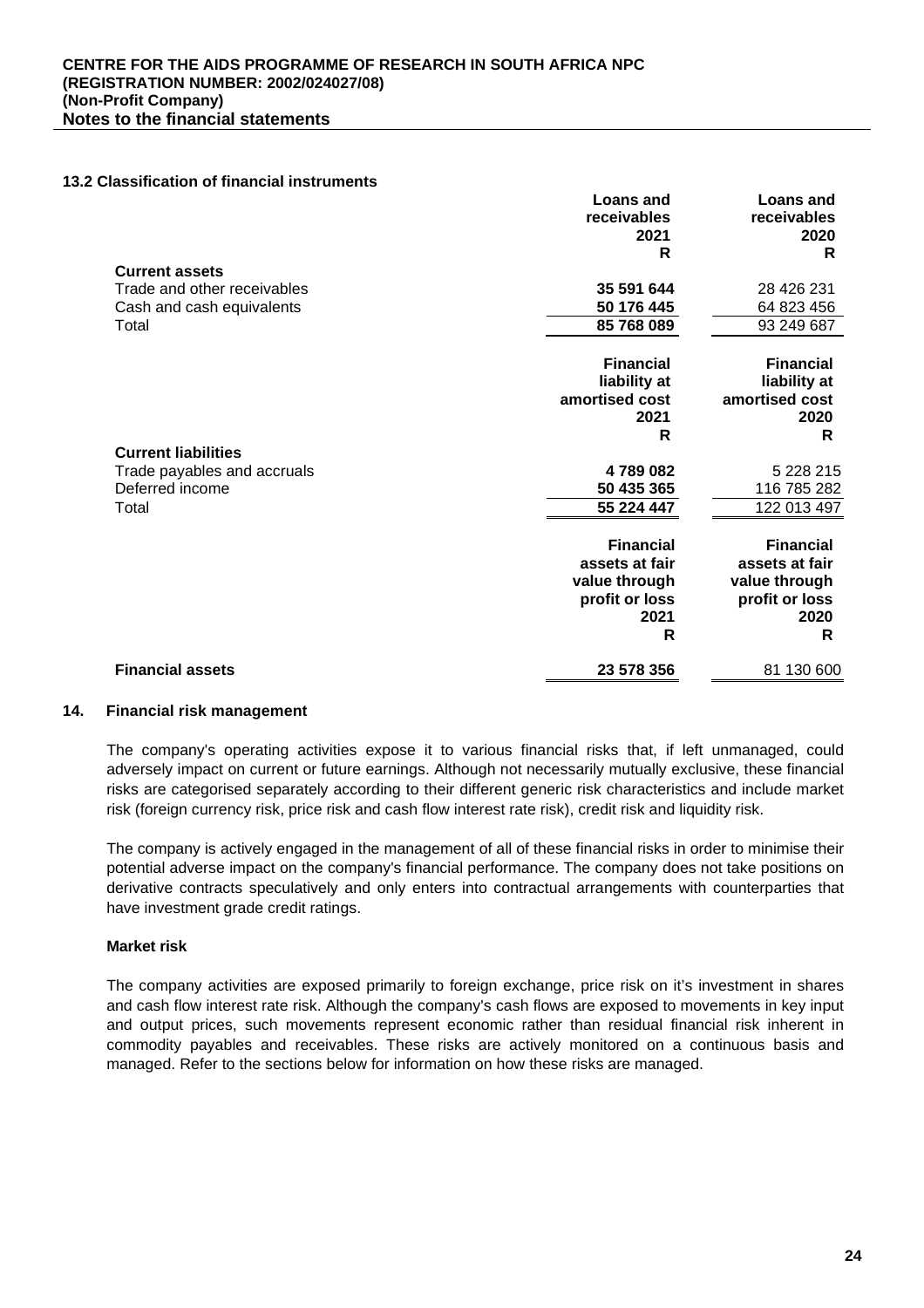### **Exchange rate risk**

Foreign currency transactions constitute a risk, especially as all foreign grants are denominated in United States Dollars or Euros, the receipt of which, by way of a series of tranches, is spread over an extended period of time. The entity manages this risk by holding these foreign denominated funds in a USD or Euro denominated bank account and converting it to Rands when the exchange rate is favourable.

### **Foreign currency sensitivity analysis**

Foreign exchange risk sensitivity analysis has been performed on the foreign currency exposures inherent in the company's financial assets and financial liabilities at the reporting dates presented. The sensitivity analysis provides an indication of the impact on the company's reported earnings of reasonably possible changes in the currency exposures embedded within the functional currency environments that the company operates in. Reasonably possible changes are based on an analysis of historic currency volatility, together with any relevant assumptions regarding near term future volatility. A 10% weakening of the Rand against the US Dollar would have decreased the deficit by R34 337 (2020: 110 701). A 10% weakening of the Rand against the Euro would have decreased the deficit by R257 541 (2020: 1 573 824).

The calculations below are performed under the assumption that all other variables remain constant.

| <b>Foreign Denominated balances:</b>  | 2021<br>R | 2020<br>R  |
|---------------------------------------|-----------|------------|
| ABSA USD CFC Account balance:         | 1 140 003 | 3 567 491  |
| Exchange rate at year end             | 15.93     | 14.64      |
| 10% change in exchange rate           | 1.59      | 1.46       |
| Impact on total comprehensive surplus | 1812605   | 5 208 537  |
| ABSA EURO CFC Account balance:        | 10 646    | 50 040 215 |
| Exchange rate at year end             | 18.04     | 17.98      |
| 10% change in exchange rate           | 1.80      | 1.80       |
| Impact on total comprehensive surplus | 11 072    | 90 072 387 |

# **Cash flow interest rate risk**

The company holds cash and cash equivalents. Consequently, it is exposed to cash flow interest rate risk.

The company's accounting policy stipulates that all borrowings are held at amortised cost.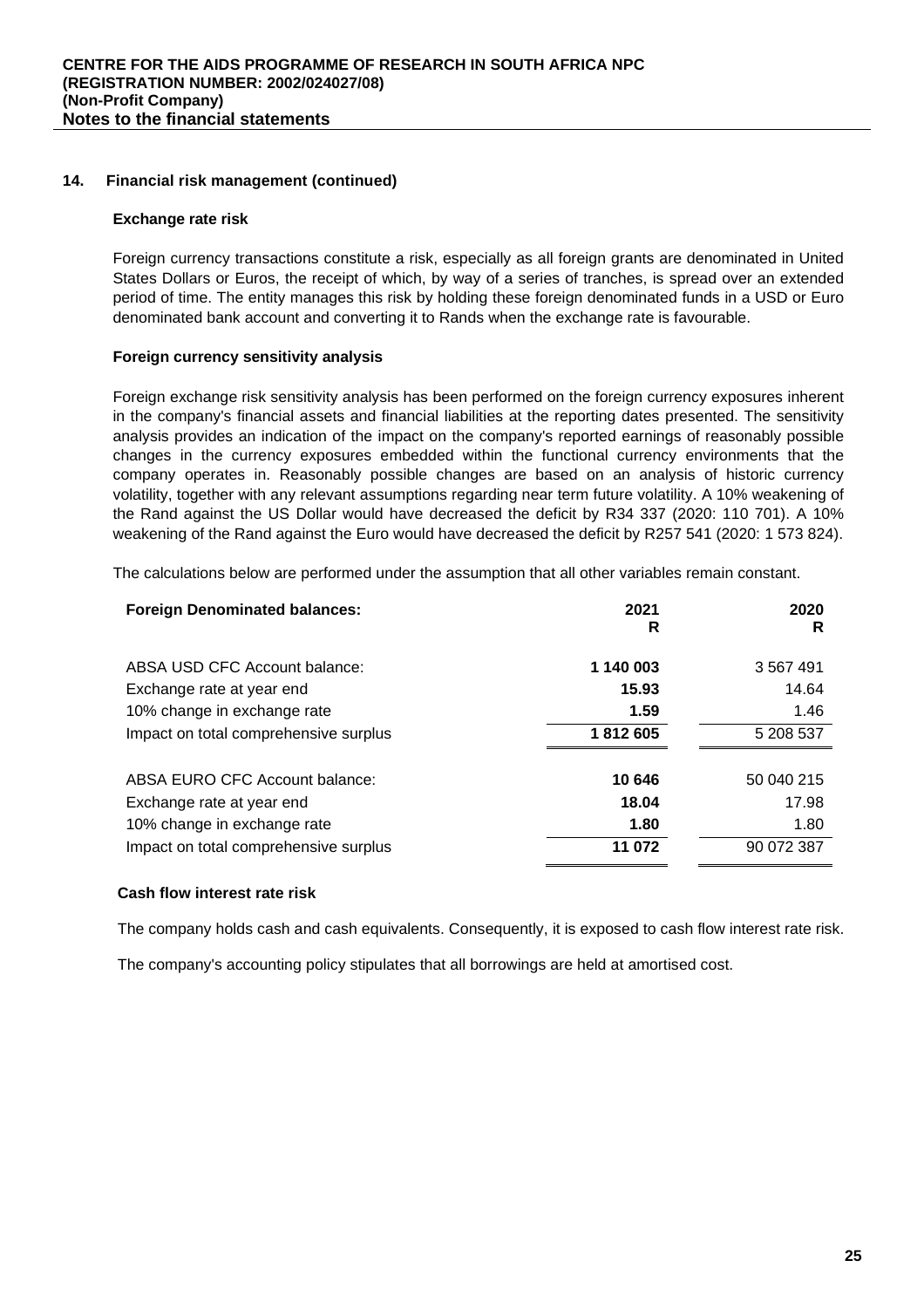### **Cash flow interest rate risk**

This risk is managed by ensuring that cash and investments are invested in the manner that is most favourable to the entity.

### **Management of cash and cash equivalents**

Cash comprises cash on hand, and short-term deposits. Arrangements are in place, to ensure that cash is utilised most efficiently for the ongoing working capital needs of the company and that the company earns the most advantageous rates of interest available.

Net variable rate debt represents variable rate debt (which excludes deferred grant liabilities) less cash and cash equivalents. Reasonably possible changes in interest rates have been applied to net variable rate debt, in order to provide an indication of the possible impact on the company's statement of comprehensive income.

**2021**

**2020**

Net variable rate debt sensitivity analysis

|                                                          | R            | R            |
|----------------------------------------------------------|--------------|--------------|
| Cash flow interest rate risk exposures and sensitivities |              |              |
| Total debt                                               | 57 224 902   | 124 465 552  |
| Less: Cash and cash equivalents                          | (50 176 445) | (64 823 456) |
| Less: Investments                                        | (23578356)   | (81 130 600) |
| Net borrowings                                           | (1652989)    | (21488504)   |
| Interest income per statement of comprehensive income    | 4 287 598    | 5 270 766    |
| Net variable rate exposure                               | (1652989)    | (21488504)   |
| Effective rate                                           | 25.9%        | 24.5%        |
| Therefore a 1% movement would impact the statement of    |              |              |
| comprehensive income by                                  | 165 299      | 214 885      |

### **Price risk**

The company's is not exposed to any price risk.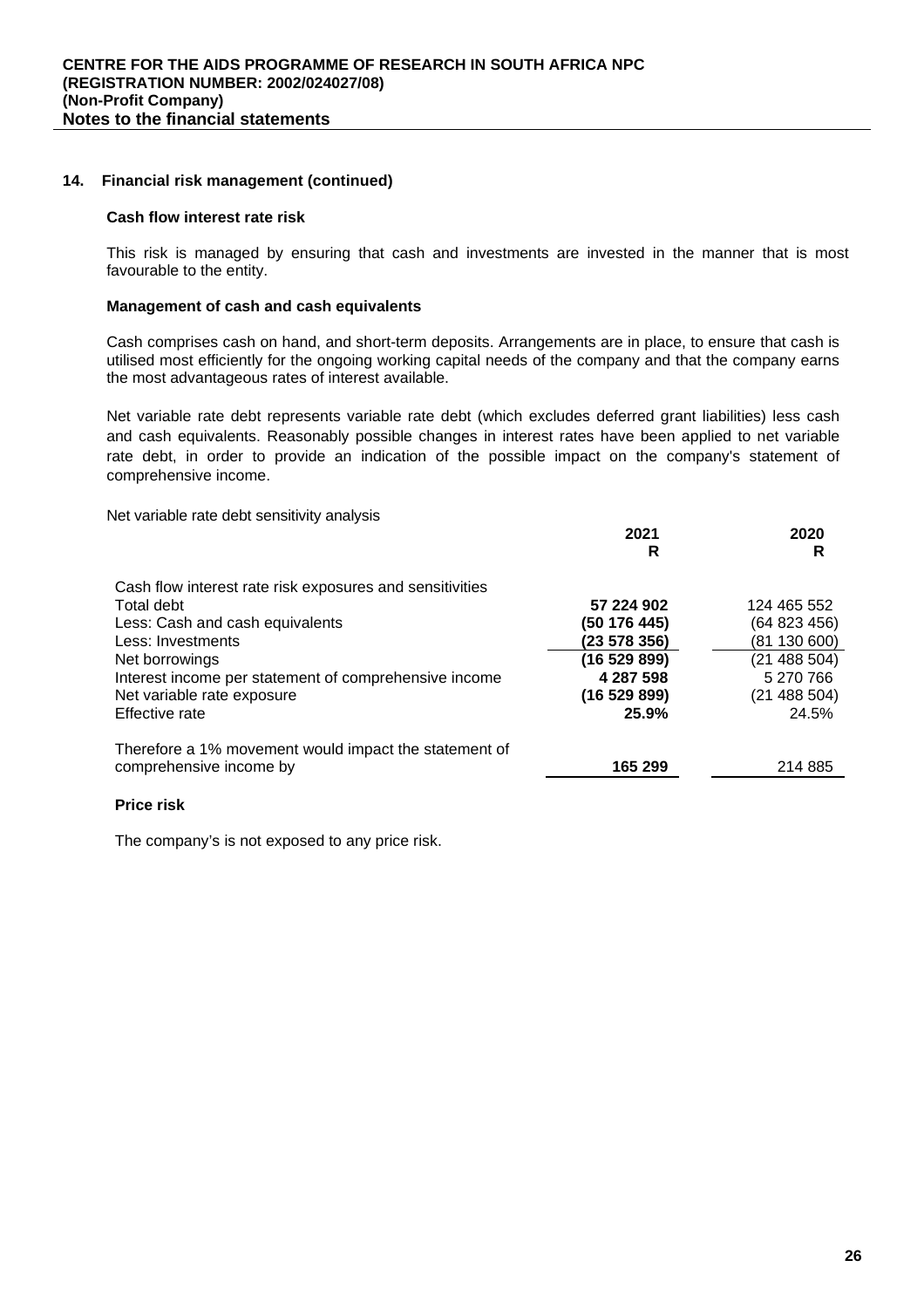### **Credit risk**

Credit risk is the risk that a contractual counterparty will default on its contractual obligations to the company and that the company would suffer financial loss as a consequence of such a default. The company's credit risk is mainly confined to the risk of donors defaulting on contractual funding. This risk is controlled through ensuring that excessive expenditure on any grant is delayed until the grant funding is received. The entity also receives the bulk of its funding from reliable institutions. Any credit risk arising from cash deposits is deemed to be insignificant on the basis that all relevant counterparties are investment grade entities. Full disclosure of the company's maximum exposure to credit risk is presented in the following table.

|                                | 2021        | 2020        |
|--------------------------------|-------------|-------------|
| <b>Exposure to credit risk</b> | R           | R           |
| Trade and other receivables    | 35 591 644  | 28 426 231  |
| Cash and cash equivalents      | 50 176 445  | 64 823 456  |
| Financial assets - Investments | 23 578 356  | 81 130 600  |
|                                | 109 346 445 | 174 380 287 |

### **Liquidity risk**

Liquidity risk is the risk that the company could experience difficulties in meeting its commitments to creditors as financial liabilities fall due for payment. The company manages its liquidity risk by using reasonable and retrospectively assessed assumptions to forecast the future cash-generative capabilities and working capital requirements of the business and by maintaining sufficient reserves. The company manages its current ratio to ensure that it has adequate resources to cover its liabilities. The entity also manages spending in line with its grant income and cash inflows and utilises budgets to assist with this process.

The maturity profile of the financial instruments is summarised as follows; and represent undiscounted cash flows:

|                                                | <between 1-<br="">3 months</between> | <1 year    | > 1 year       | <b>Total</b> |
|------------------------------------------------|--------------------------------------|------------|----------------|--------------|
|                                                | R                                    | R          | R              | R            |
| 2021                                           |                                      |            |                |              |
| <b>Financial assets</b>                        |                                      |            |                |              |
| Trade and other receivables                    | 35 591 644                           |            | $\blacksquare$ | 35 591 644   |
| Cash and cash equivalents                      | 3 549 287                            | 46 627 158 |                | 50 176 445   |
| <b>Financial Assets - Investments</b>          |                                      | 23 578 356 | $\blacksquare$ | 23 578 356   |
| <b>Financial liabilities</b><br>(undiscounted) |                                      |            |                |              |
| Deferred grant income                          |                                      | 50 435 365 |                | 50 435 365   |
| Lease Liability                                |                                      | 261 033    |                | 261 033      |
| Trade and other payables                       | 4789082                              | 1 739 422  | 5 274 379      | 11 802 883   |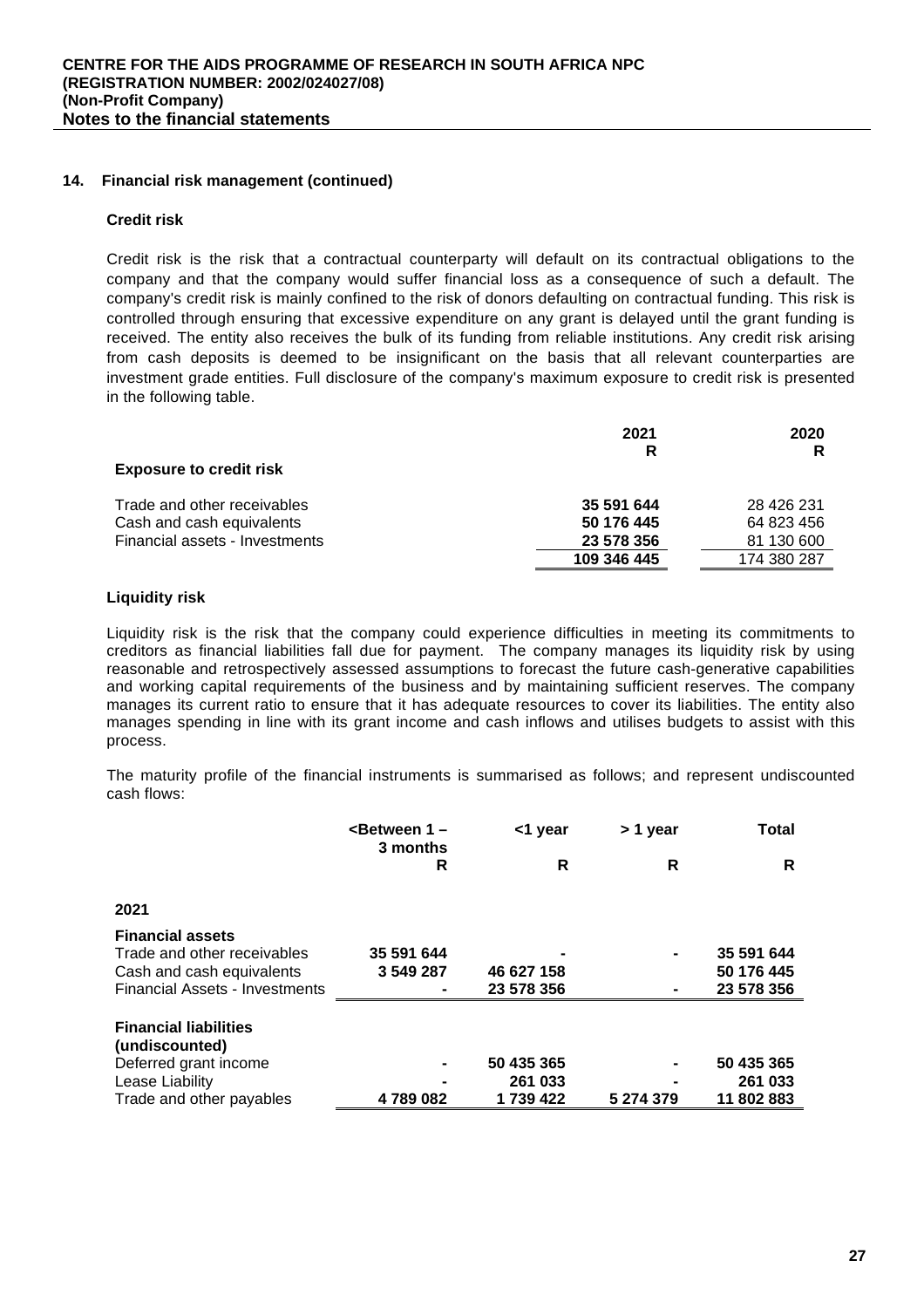|                                                                                            |                                                                                                   | <between 1-<br="">3 months</between> | <1 year                | > 1 year               | <b>Total</b>                           |
|--------------------------------------------------------------------------------------------|---------------------------------------------------------------------------------------------------|--------------------------------------|------------------------|------------------------|----------------------------------------|
|                                                                                            |                                                                                                   | R                                    | R                      | R                      | R                                      |
| 2020                                                                                       |                                                                                                   |                                      |                        |                        |                                        |
| <b>Financial assets</b>                                                                    | Trade and other receivables<br>Cash and cash equivalents<br><b>Financial Assets - Investments</b> | 28 426 231<br>64 823 456             | 81 130 600             |                        | 28 426 231<br>64 823 456<br>81 130 600 |
| <b>Financial liabilities</b><br>(undiscounted)<br>Deferred grant income<br>Lease Liability |                                                                                                   |                                      | 116 785 282<br>897 707 |                        | 116 785 282<br>897 707                 |
| Trade and other payables                                                                   |                                                                                                   | 5 228 215                            | 1 242 988              | 3 988 534              | 10 459 737                             |
| 15.                                                                                        | <b>Cash generated from operations</b>                                                             |                                      |                        | 2021<br>R              | 2020<br>R.                             |
| Total comprehensive surplus                                                                |                                                                                                   |                                      |                        | 6870693                | 12 543 409                             |
| Adjusted for:                                                                              |                                                                                                   |                                      |                        |                        |                                        |
| (Profit)/Loss on sale of asset<br>Depreciation<br>Finance income                           |                                                                                                   |                                      |                        | (925000)<br>12 133 668 | 34 838<br>11 221 684                   |
| Finance costs                                                                              |                                                                                                   |                                      |                        | (4287598)<br>448 294   | (5270766)<br>330 660                   |
| Foreign exchange (gain)/loss                                                               |                                                                                                   |                                      |                        | (1380970)              | 3 643 267                              |
|                                                                                            |                                                                                                   |                                      |                        | 12 859 087             | 22 503 092                             |
| Changes in working capital                                                                 | (Increase) in trade and other receivables<br>Increase/(Decrease) in trade and other               |                                      |                        | (7165413)              | (15548958)                             |
| payables                                                                                   |                                                                                                   |                                      |                        | 1 171 786              | (12 068 262)                           |
|                                                                                            | Cash generated /(utilised) from operations                                                        |                                      |                        | 6 865 461              | (5114128)                              |

# **16. Sustainability Reserve and Accumulated funds**

The sustainability reserve represents the entity's surplus funds set aside to be utilised for future overheads in the ordinary course of business that will not be recovered via grant income. The movement in the current year is R749 519 (2020: R 50 402).

Accumulated funds will be utilised to fund the conducting of HIV research.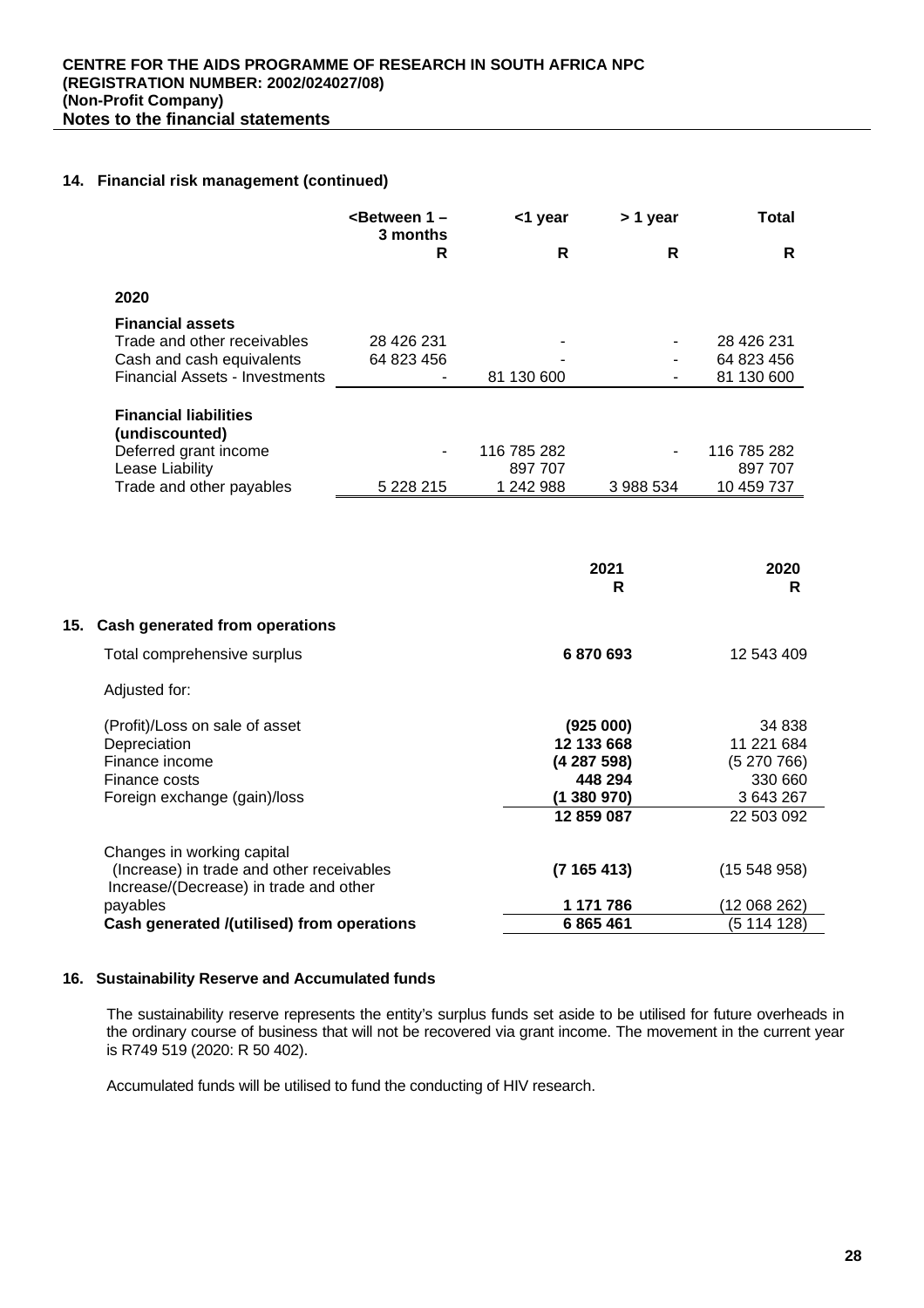# **19. Directors' remuneration**

| Prof SS Abdool Karim                 |           |             |
|--------------------------------------|-----------|-------------|
| Salary                               | 856 680   | 865 099     |
| <b>Bonus</b><br>۰                    | 519 632   | 591 937     |
| Allowances                           | 1714210   | 1 630 625   |
|                                      | 3 090 522 | 3 087 661   |
| Dr Nesri Padayatchi                  |           |             |
| Salary                               |           | 1 195 487   |
| <b>Bonuses</b>                       |           | 249 598     |
| Allowances<br>۰                      |           | 357 258     |
|                                      |           | 1802343     |
| Dr Kogieleum Naidoo                  |           |             |
| Salary                               | 1 266 602 | 1 166 965   |
| <b>Bonuses</b>                       | 377822    | 546 949     |
| Allowances<br>٠                      | 239 691   | 217 923     |
|                                      | 1884 115  | 1931837     |
| Prof Q Abdool Karim                  |           |             |
| Salary                               | 997 560   | 1 150 268   |
| <b>Bonuses</b>                       | 472 673   | 446 170     |
| Allowances                           | 879 693   | 846 699     |
|                                      | 2 349 926 | 2 443 137   |
| <b>Total directors' remuneration</b> | 7 324 563 | 9 2 64 9 78 |
|                                      |           |             |